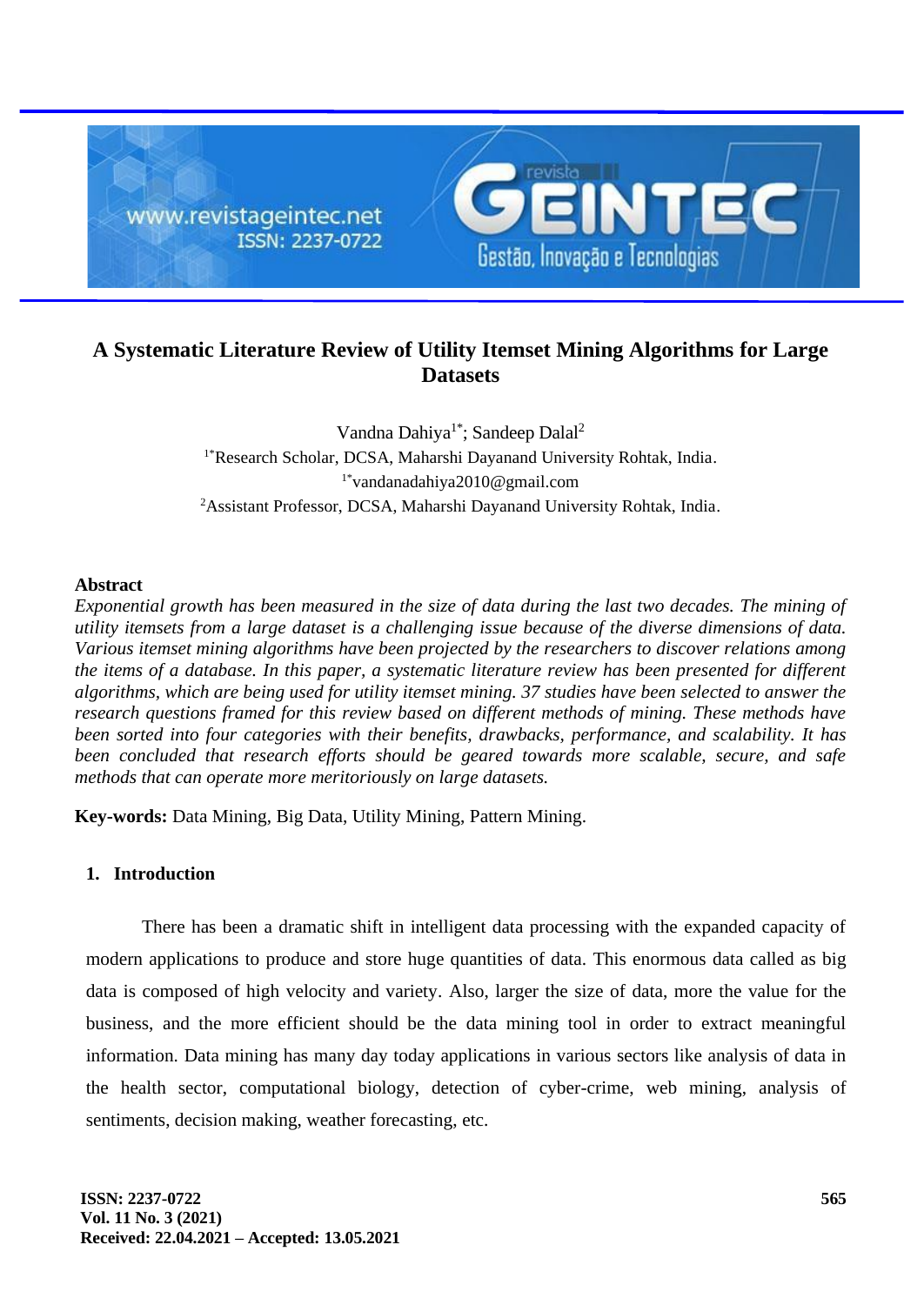While there are many methods of data mining, association rule mining (ARM) is the key approach. ARM finds the relations between different items of the dataset. Utility Itemset Mining (UIM) is one of the significant areas that finds the utility data for the items among the various itemset mining techniques. It has been originated from the problem of frequent itemset mining. The itemsets with a utility value no less than a user-specified threshold value are termed as itemsets of high utility. The aim is to find all such itemsets from the database.

#### **2. Foundations and Boundaries**

Various researchers have proposed several types of pattern mining techniques in the literature. Itemsets [1, 2], sequences [3, 4], and graphs [5, 6] are some of the patterns, which have been the focus of interest. Rakesh Agrawal et al. [7] introduced the problem of frequent itemsets mining (FIM) in 1993. An approach called the Apriori algorithm has been projected to unravel the problem of FIM. For knowledge discovery and information extraction, Apriori uses prior knowledge for mining frequent itemsets. Apriori algorithm is an iterative approach that uses k itemsets for mining  $(k+1)$ itemsets. Apriori uses the subset property, which states that any subset of frequent itemsets must also be frequent. Accordingly, there is no need for rule generation and testing. But this algorithm is very inefficient for execution time due to a lot of candidates. The second generation of mining algorithms began with the introduction of the FP-growth method [8]. This method uses only two scans of the database and itemsets are extracted from FP-tree. Earlier, these methods were having complex data structures and a huge number of projected trees; because of that reason, they were eventually dropped off. New methods with better pruning strategies and simpler data structures have been introduced. Diffsets [9], N-lists [10], Nodesets [11], DiffNodesets [12], and bit-vectors [13] are the most used structures proposed to find frequent itemsets with enhanced performances. Furthermore, because of the less complicated statistics systems of these techniques, distributed frameworks are also better blended with them.

Various parallel frameworks have been developed to efficiently mine the itemsets [14, 15, 16]. FP-tree is exponential in nature. Based on the current research the closed pattern mining [17, 18, 19, 20], maximal pattern mining [21, 22, 23, 24, 25, 26], and significant pattern mining [26, 27, 28] algorithms are the best itemset mining to solve such types of problems. In the FIM, the recurrence of an item in transactional data is always considered as 0 or 1. This implies that an item can be a part of a transaction or can't be a part of a transaction, however, the figure of its existence can't be more than 1 in every transaction. Moreover, for frequent itemset mining methods, the same unit profit is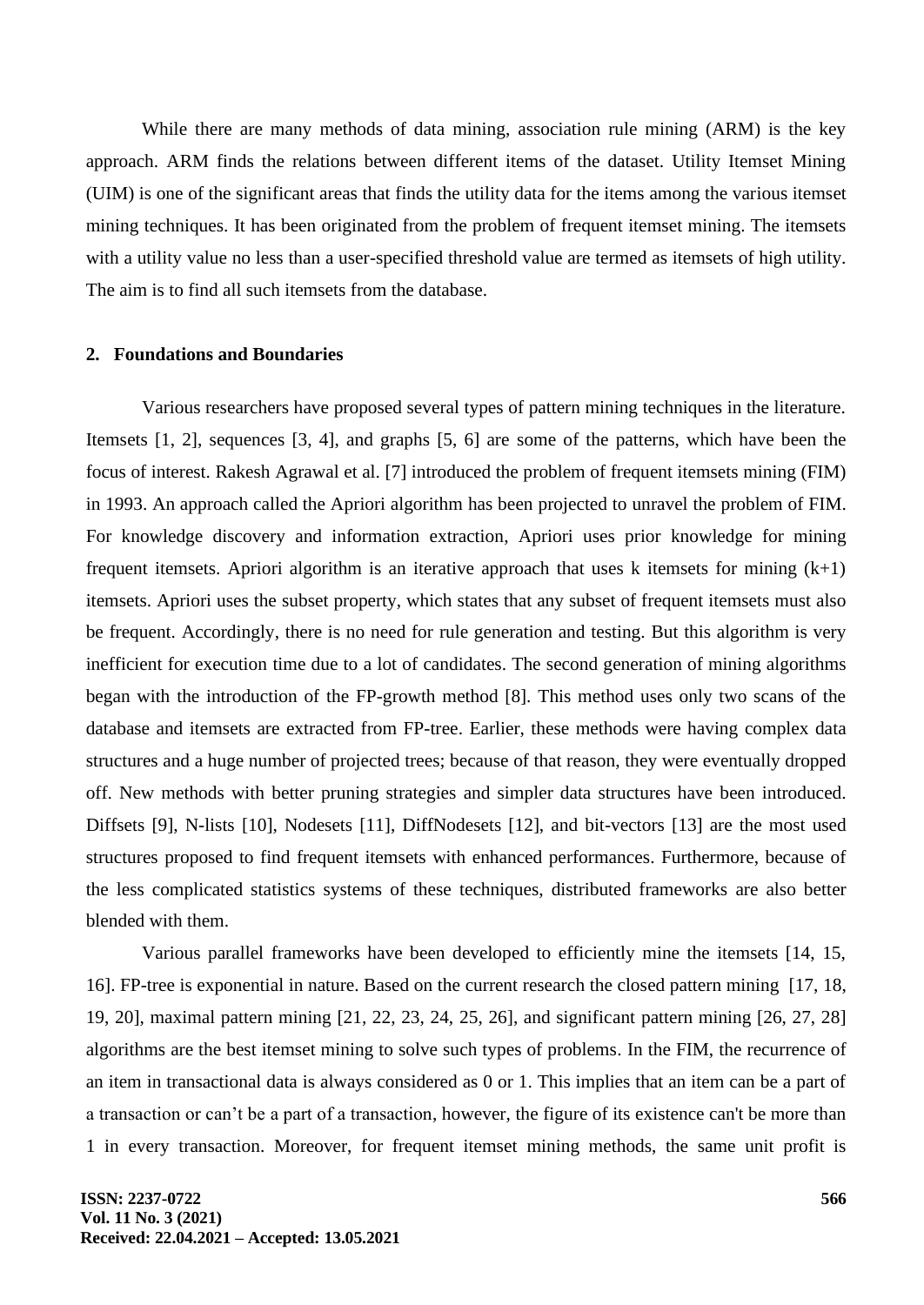considered for every item of the dataset. For the real-world applications, the difference between the number of repetitions of items and the unit profit of items should be considered. The utility itemset mining came into existence with the new version of these two measurements - internal utility and external utility from [30] where a general version of the FIM was recommended. The chief challenge of this version is excessive space and time requirements.

The downward property of Apriori prunes the superset of the itemset for each anti-monotonic function. Transaction weighted utility (TWU) was the first solution to this problem. The two-phase method was proposed, which uses TWU to generate the candidates. Unlike the frequent itemset mining methods, there are several categories for utility itemset mining methods. The first category is grounded on Apriori property. The second category of algorithms is based on a compact tree-like data structure to store the database and uses a pattern growth approach. The high complexity in constructing the tree data structure leads to the emergence of the third category and fourth, which are based on list data structure and database projections. There are some hybrid methods also which combines two or more methods of different category.





#### **3. Research Methodology**

Systematic literature review is carried out in a well-structured manner according to the guidelines of Kitchenham [60] and the methodology is being shown in Fig. 1.

#### **A. Research Questions**

The scope of this review is to study the available scientific literature on utility mining for big data while focussing on various methodologies and data structures used for this process. The literature search must identify the studies that can address the questions for review, which are as follows:

What are the various techniques used for utility mining?

**ISSN: 2237-0722 Vol. 11 No. 3 (2021) Received: 22.04.2021 – Accepted: 13.05.2021**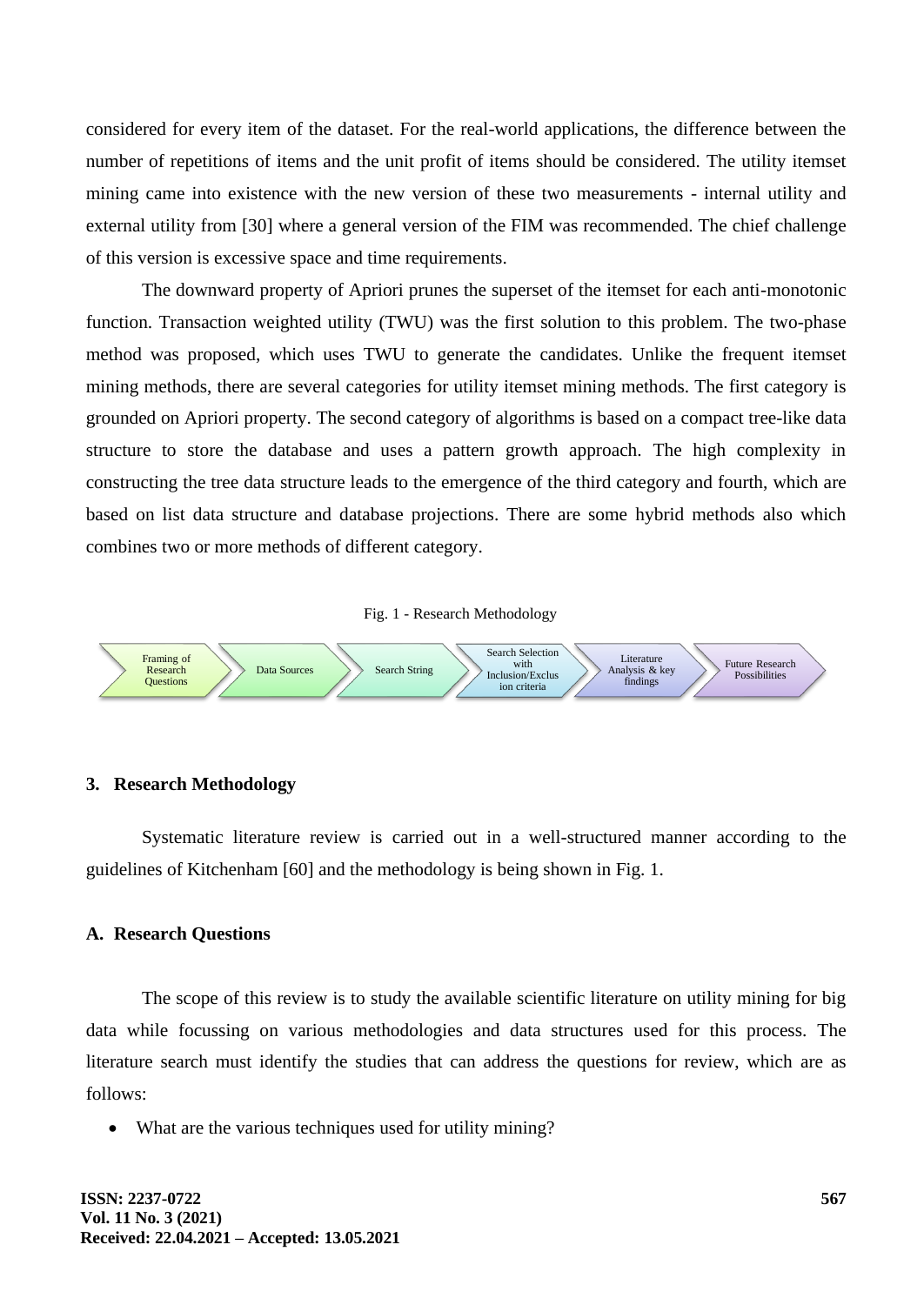- What are the limitations and strengths of these techniques?
- Do these traditional techniques are applicable to big data as well?

### **B. Data Sources**

According to Kitchenham [60], sources of data are very important for the systematic review Fig. 2. There should not be any biasedness while deciding the sources. For that reason, Google Scholar was searched which offers a platform for all the standard databases such as

- **Elsevier**
- **IEEE** Explore
- **Springer**
- ACM and Others.



Fig. 2 - Major Data Sources for the Literature

### **C. Literature Search**

The search process has been carried out as follows:

First, the search string was structured using the keywords 'utility mining' along with the phrases 'large data' and 'big data' to search the available literature. It returned a total of 43,000 articles, which were not feasible to review manually. The next step was to narrow down the literature work. Inclusion and exclusion criteria were framed based on the language, subject, citations, and publication years. As the interest in the Big Data paradigm started in 2005, the starting year was selected as 2005. Papers were grouped in the category of 'relevant' and 'irrelevant'. In the third step, the relevant research articles were selected based on the titles, abstracts, and conclusions. Then the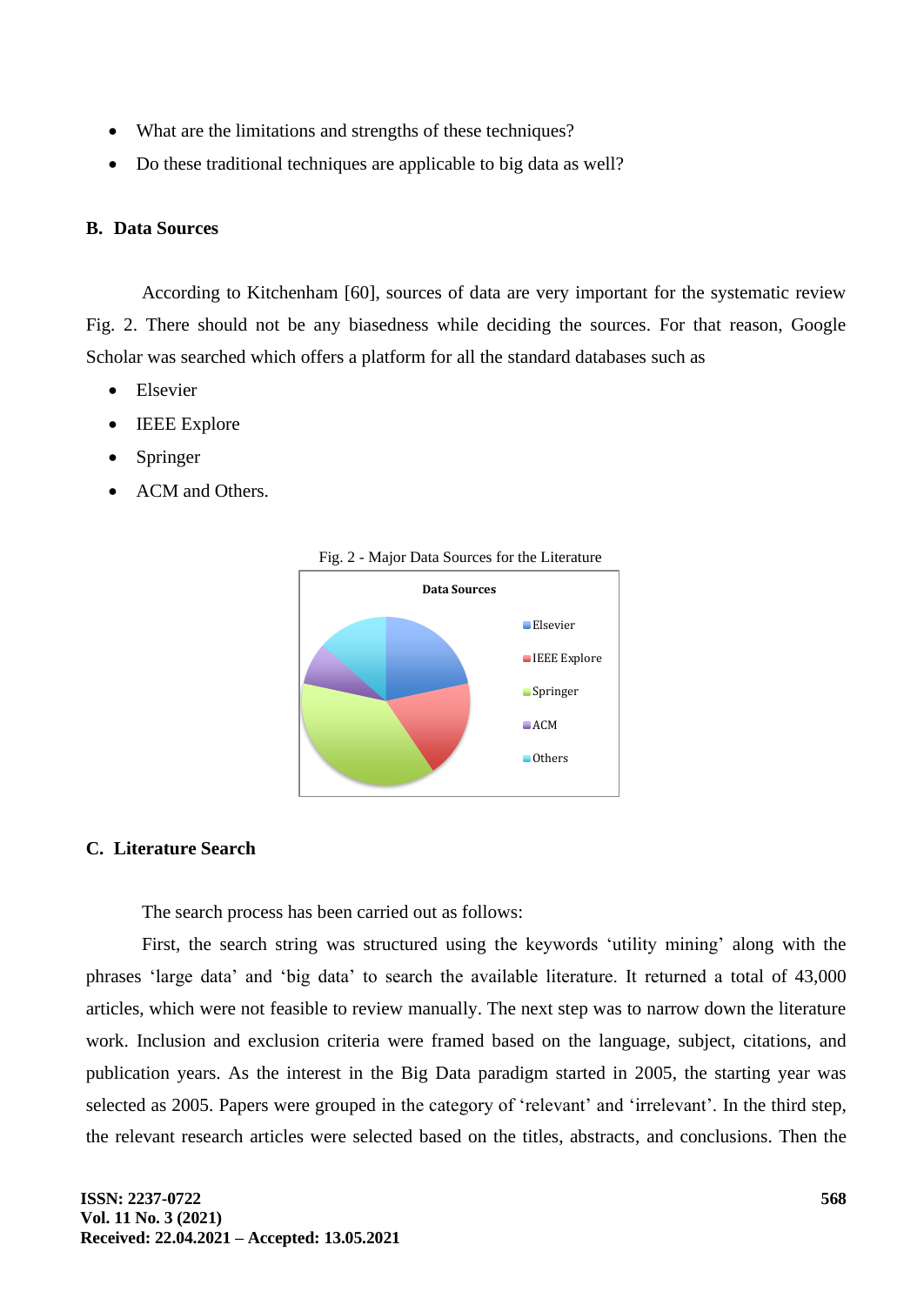180 relevant papers were grouped into four different categories based on the prime method used in them – Apriori based, tree-based, projection-based, and list-based. Articles were then manually reviewed and a final list of 37 articles was prepared for the study based on the central theme and content. These categories are presented in Table 1.

| Year          | 2005 | 2008 | 2009 |  | 2010   2011   2012   2013   2014 |  |  |   | $2015$   2016   2017   2018 |  | 2019 |
|---------------|------|------|------|--|----------------------------------|--|--|---|-----------------------------|--|------|
| <b>Papers</b> |      |      | -    |  |                                  |  |  | - |                             |  |      |

Table 1 - Distribution of Papers over the Studied Years

#### **4. Literature Analysis**

The literature analysis process must answer all the synthesized questions. Based on the literature, the selected articles for utility itemset mining have been divided into four categories based on the methods and data structures used and are explained here.



## **A. Categorization of UIM Methods**

Broadly, UIM methods are classified into four major categories - Apriori-like methods, Treebased methods, Projection-based methods, and List-based methods as shown in Fig. 3. Also, some of the algorithms use the strategies of two or more techniques and fall into the category of hybrid methods.

A review has been carried out next based on year of proposal, number of citations, and publications as shown in Table 2.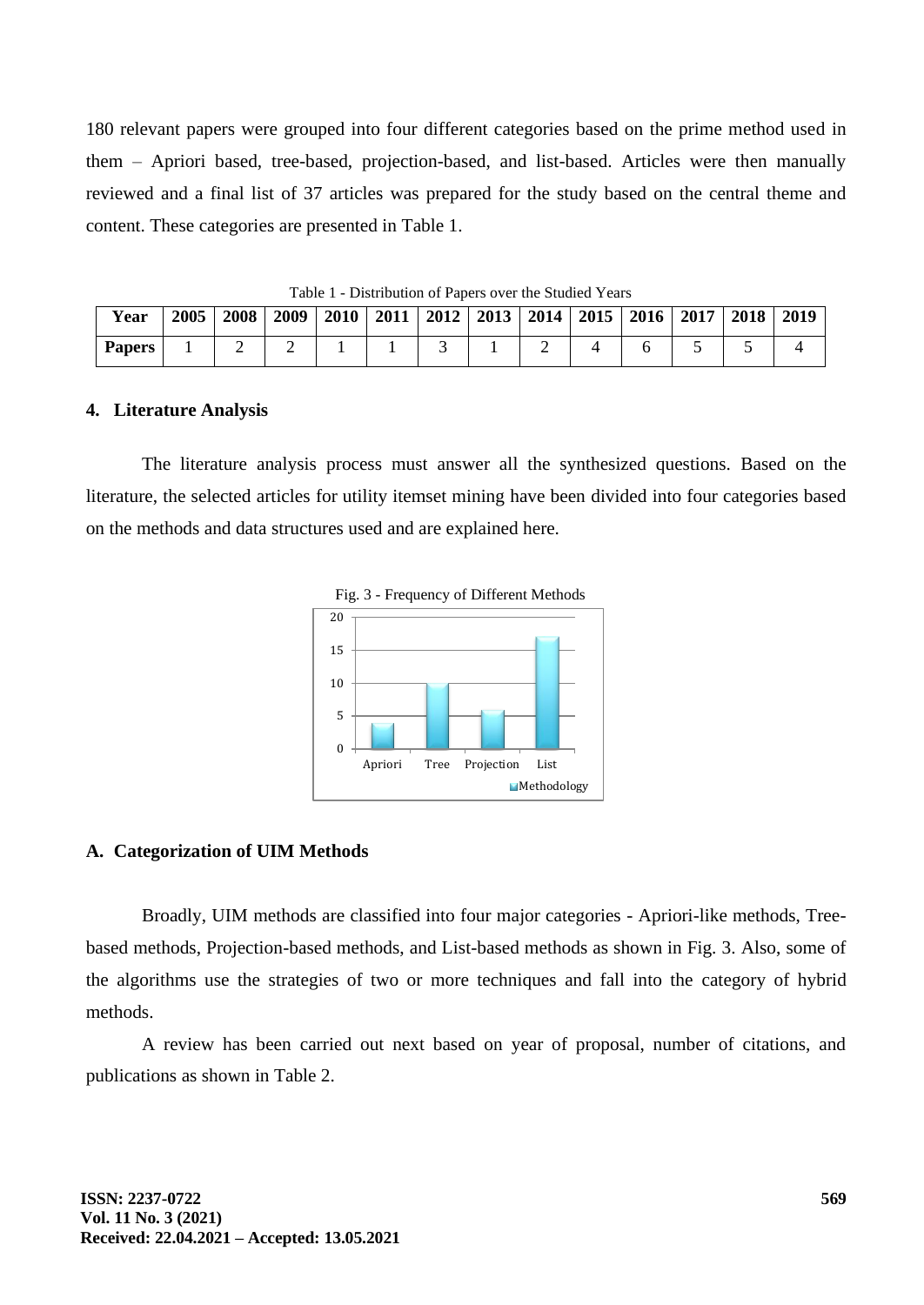| <b>Categories of HUIs</b> | Methodology                                        | Year | No. of<br><b>Citations</b> | <b>Author Details</b>           | Journal                        |
|---------------------------|----------------------------------------------------|------|----------------------------|---------------------------------|--------------------------------|
| Methods Based on Apriori  | Two-Phase                                          | 2005 | 508                        | Y.Liu et.al [5]                 | Springer                       |
|                           | <b>CHUD</b>                                        | 2011 | 49                         | C.W. Wu et.al [34]              | <b>IEEE</b>                    |
|                           | PHUI-                                              | 2015 | 24                         | Ying Chun Lin et.al [62]        | Springer                       |
|                           | Growth                                             |      |                            |                                 |                                |
|                           | PHUI-UP                                            | 2016 | 71                         | JCW Lin et.al [53]              | Elsevier                       |
| Methods Based on Tree     | <b>CTU-PRO</b>                                     | 2008 | 209                        | A Erwin et.al [40]              | Springer                       |
|                           | <b>IHUP</b>                                        | 2009 | 586                        | CH Ahmed et.al [18]             | <b>IEEE</b>                    |
|                           | <b>DTWU</b>                                        | 2009 | 8                          | Bay Vo et.al [61]               | Springer                       |
|                           | <b>UP-Growth</b>                                   | 2010 | 390                        | V.S. Tseng et.al $[36]$         | <b>ACM</b>                     |
|                           | $UP-Growth+$                                       | 2012 | 450                        | VS Tseng et.al [55]             | <b>IEEE</b>                    |
|                           | <b>USPAN</b>                                       | 2012 | 203                        | J.Yin et.al [39]                | ACM                            |
|                           | <b>HUM-UT</b>                                      | 2013 | 24                         | L. Feng et.al [43]              | Intelligent Data Analysis      |
|                           | <b>REPT</b>                                        | 2014 | 77                         | H Ryang et.al [41]              | Elsevier                       |
|                           | <b>HIMU</b>                                        | 2016 | 15                         | W Gan et.al $[42]$              | Springer                       |
|                           | <b>MAHUSP</b>                                      | 2017 | 16                         | M. Zihayat et.al [44]           | Springer                       |
| Methods Based on          | <b>CTU-PROL</b>                                    | 2008 | 209                        | A Erwin et.al [40]              | Springer                       |
| Projection                | <b>PHUS</b>                                        | 2014 | 92                         | G C. Lan et.al [71]             | Elsevier                       |
|                           | $\mathop{\rm E}\nolimits\mathop{\rm FIM}\nolimits$ | 2015 | 94                         | S Zida et.al [46]               | Springer                       |
|                           | <b>CHN</b>                                         | 2018 | 6                          | K Singh et.al [47]              | <b>IEEE</b>                    |
|                           | SPHUI-Miner                                        | 2018 | $\overline{9}$             | A Bai et.al [6]                 | <b>IEEE</b>                    |
|                           | <b>EHNL</b>                                        | 2019 | $\overline{3}$             | K Singh et.al [31]              | Elsevier                       |
| Methods Based on List     | HUI-Miner                                          | 2012 | 421                        | M Liu et.al [49]                | <b>ACM</b>                     |
|                           | HUI-list-INS                                       | 2015 | 25                         | JCW Lin et.al [70]              | The Scientific World           |
|                           |                                                    |      |                            |                                 | Journal                        |
|                           | HUI-list-DEL                                       | 2016 | 12                         | JCW Lin et.al [51]              | Intelligent Data Analysis      |
|                           | PHUI-Miner                                         | 2016 | 22                         | Chen and An [37]                | Elsevier                       |
|                           | HUP-Miner                                          | 2015 | 134                        | S. Krishnamoorthy et.al<br>[28] | Elsevier                       |
|                           | <b>BigHUSP</b>                                     | 2016 | 64                         | Zihayat et.al [64]              | <b>IEEE</b>                    |
|                           | EFIM-par                                           | 2017 | 40                         | Tamrakar [65]                   | <b>University Dissertation</b> |
|                           | <b>ULB-Miner</b>                                   | 2018 | 27                         | QH Duong et.al [52]             | Springer                       |
|                           | $P$ -FHM+                                          | 2018 | 62                         | Sethi et.al [66]                | Elsevier                       |
|                           | pEFIM                                              | 2018 | 36                         | Nguyen et.al [67]               | Springer                       |
|                           | LHUI-Miner                                         | 2019 | 27                         | P Fournier et.al [56]           | <b>Information Science</b>     |
|                           | <b>PHAUIM</b>                                      | 2019 | 22                         | Sethi et.al [68]                | Springer                       |
|                           | ${\rm FHN}$                                        | 2016 | 42                         | JCW Lin et.al [3]               | Elsevier                       |
|                           | <b>HUOPM</b>                                       | 2017 | 54                         | W Gan et.al [54]                | <b>IEEE</b>                    |
|                           | <b>IMHUP</b>                                       | 2017 | 21                         | H. Ryang $[2]$                  | Springer                       |
|                           | <b>MUHUI</b>                                       | 2017 | 27                         | JCW Lin et.al [54]              | Springer                       |
|                           | <b>DMHUPS</b>                                      | 2019 | 5                          | BP. Jasawal et.al [30]          | Springer                       |

Table 2 - Summary of UIM Methods

## **1) Apriori-Based Methods**

Apriori-based methods are grounded on Apriori property, which is also coined as downward closure property. Accordingly, "All nonempty subsets of a frequent itemset must also be frequent". Various Apriori-based algorithms have been proposed like Two-Phase (2005), FUP (2011), CHUD (2011), and PHUI-UP (2016), for itemset mining as shown in Table 3. In this conventional itemset mining process, prior knowledge is used to mine the itemsets, that's why the name is Apriori. The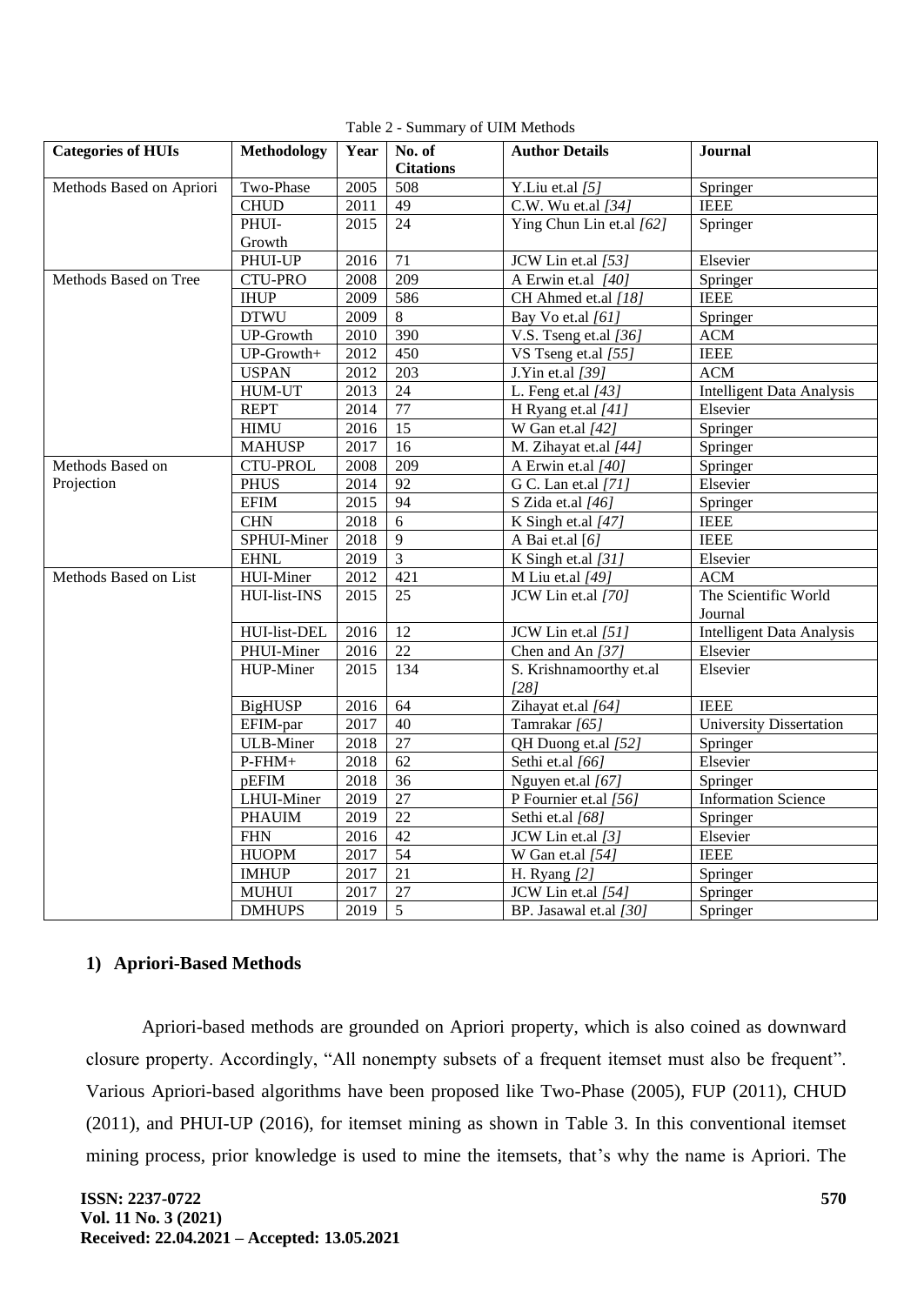level-wise search approach is used for example, d-itemset information is used to mine (d+1) itemset. Therefore, this approach is very slow as there are huge segments of candidate itemsets that should be investigated. As noted, the utility of an itemset could be equivalent to, greater, or less than that of its subsets and supersets. So, we cannot use this anti-monotone or downward closure property to reduce the search space. The utility itemset mining algorithm, consisting of two phases and based on the Apriori approach has been proposed in [32]. This approach depends on a utility class model i.e Transaction Weighted Utilization (TWU) model. Following the definition of TWU, the first phase is used to generate the candidates and find all the itemsets with utility less than the user-specified utility by testing. In the second phase, the actual utility value is obtained by scanning the revised database after the TWU model is applied. PHUI-Growth [62] has been recommended for large datasets, which extends the famous FP-Growth with the horizontal representation of data. The algorithm uses MapReduce frame and does not require copying the data at all the sites. The techniques of HUIs based on Apriori methods have been discussed in table 3 with the dataset, their advantages, and disadvantages.

Briefly, based on the literature, it can be said that these UIM methods, which are based on Apriori property use to test and generate techniques. These methods have the advantage of removing some of the unwanted candidate itemsets and thus improving the overall efficiency of the algorithms as can be seen in Two-phase [33] and CHUD [34] and lowers the time for updating the database as in FUP [35]. Large memory consumption and calculations due to the generation of large set of candidates are the shortcomings such as CHUD [34], and FUP [35].

| <b>Algorithm</b>          | <b>Type of Utility</b><br><b>Itemsets</b> | <b>Dataset</b>                                       | <b>Advantages</b>                                                                         | <b>Disadvantages</b>                                                          |
|---------------------------|-------------------------------------------|------------------------------------------------------|-------------------------------------------------------------------------------------------|-------------------------------------------------------------------------------|
| Two-Phase<br>(2005)       | Complete<br>itemsets of<br><b>HUIs</b>    | T20I6D1000,<br>Chain-store                           | It generates complete set of<br>utility itemsets and less figure<br>of candidate itemsets | Repeated scans of database are<br>conducted to search the candidate<br>levels |
| <b>FUP</b><br>(2011)      | High average<br>utility itemsets          | Chain-store                                          | Takes less time in reprocessing<br>and data updation                                      | Huge number of candidates                                                     |
| <b>CHUD</b><br>(2011)     | Closed high<br>utility itemsets           | Mushroom,<br>Foodmart.<br>BMSWebView1,<br>T10I8D200K | Number of HUIs are reduced                                                                | High requirements of memory and<br>time due to transaction merging            |
| PHUI-<br>Growth<br>(2015) | Complete set of<br><b>HUIs</b>            | Retail, Chainstore                                   | A new method of pruning the<br>search space-DLU-MR is used<br>that provides scalability.  | Synchronization is slow among the<br>nodes.                                   |
| PHUI-<br>UP(2016)         | Potential high<br>utility itemsets        | T10I4D100K,<br>Foodmart.<br>Accident, Retail         | Enhanced the performance for<br>uncertain databases                                       | Database is scanned multiple times                                            |

Table 3 Apriori-Based Methods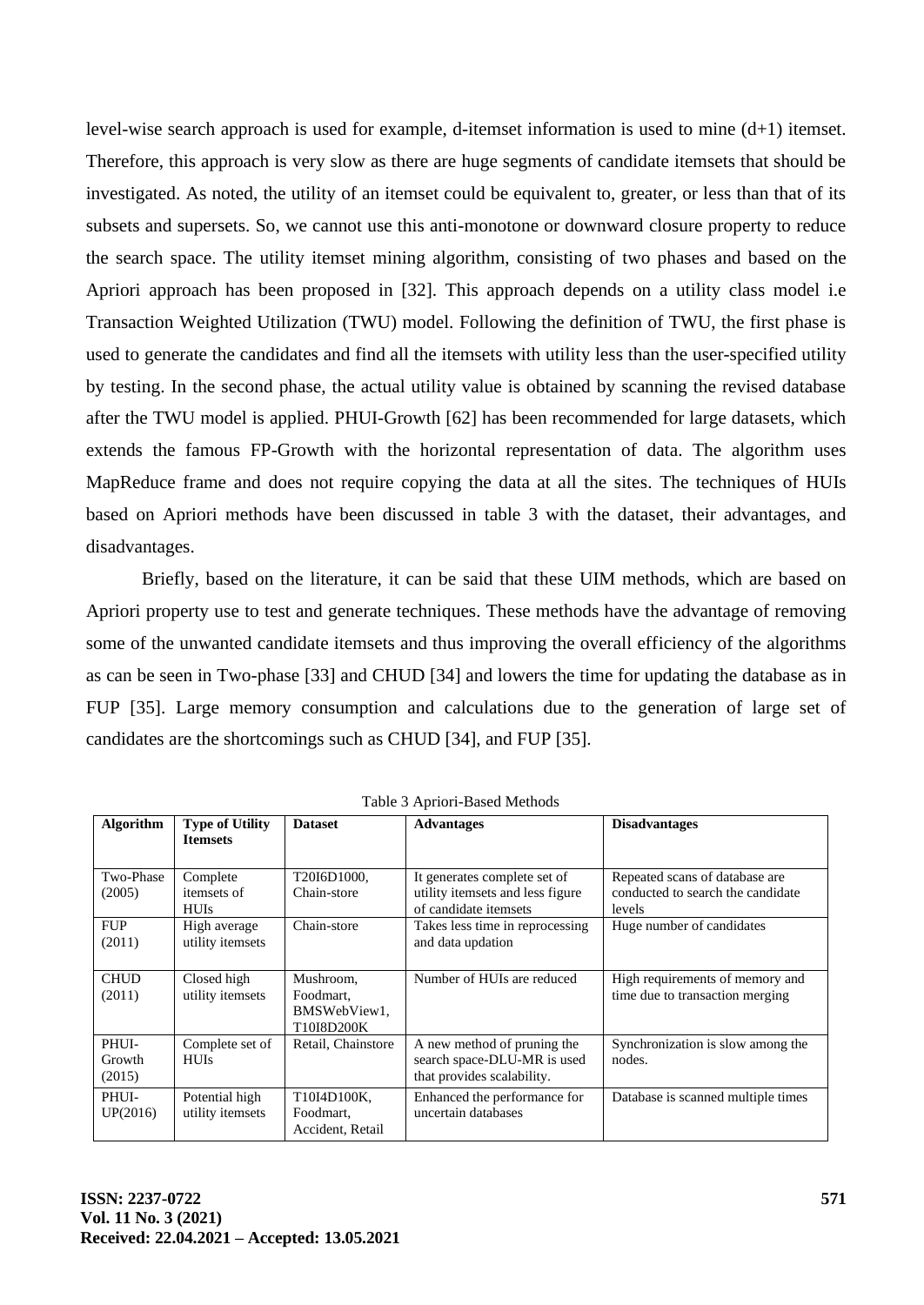#### **2) Tree-Based Methods**

Though, algorithms based on Apriori mine UIs capably, suffer from several hitches such as the large number of candidate-generation, repeated database scans, and slow speed due to the complex calculations. To remove these deficiencies, calculations based on HUIM trees are projected with CTU-PRO (2008), UP-Growth (2010), UP-Growth+, Uspan (2012), REPT (2014), HIMU (2016), IHUP (2009), HUM-UT (2013) and MAHUSP (2017) tree-based algorithms as shown in table 4. These algorithms composed of three main phases: 1) tree construction; 2) candidate generation; 3) HUIs identification from these generated candidates. A new data structure for treebased algorithms called as UP tree is being used in UP-growth [36] and UP-growth+ [38], which is a compact structure and reduces the number of candidates efficiently. UP tree only needs two scans of databases to complete the whole process of mining. A dense utility pattern tree is used for mining UIs by traversing the tree from bottom to top in CTU-PRO [33]. TWU concept is applied for pruning the search space in CTU-PRO. Various novel tree-based algorithms have been proposed to further improve the performance. USpan [39] develops a lexicographic quantitative sequence tree (LQS-tree) by exploiting a sequence-weighted utility (SWU) and a sequence weighted downward closure attribute (SWDC). DHAUIM [30] practices a novel data structure - IDUL prefix tree with a recursive process to maintain the itemsets. To deal with the high utility average pattern, the researcher have proposed two algorithms names MAUGrowth [40], and MAUTree for mining of rare patterns. DTWU-Mining [61] extends the TWU-Mining with a data split strategy for large datasets. The communication cost is low among nodes but does not provide any fault tolerance. Top-k mining approach was proposed without specifying any threshold to find the top k itemsets. REPT [41] is one such technique, where a set of effective rules for top-K HUIs with a less amount of generated candidates has been proposed. By minimizing the threshold, search space is reduced through these techniques. Although these trees have generally smaller structures, they are not minimal and take huge storage space. The functioning of such algorithms hangs on the amount of conditional tree and the expense of traversing each conditional tree throughout the complete mining process. Tree-based techniques are presented with their advantages and disadvantages in Table 4.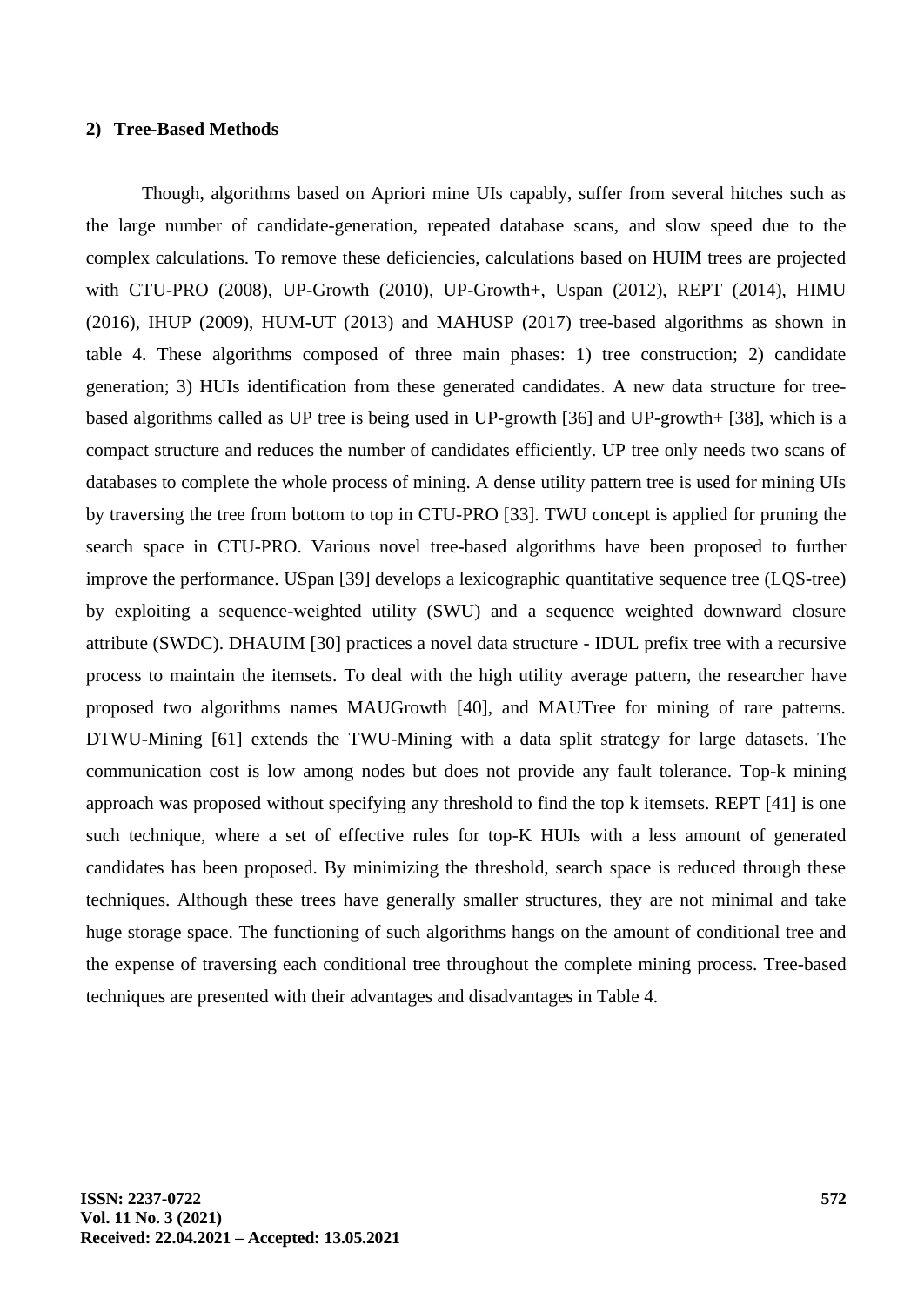| <b>Algorithms</b>          | <b>Tree Name</b>                         | <b>Tree Structure</b>                                   | Data Set                                       | <b>Advantages</b>                             | <b>Disadvantages</b>                        |
|----------------------------|------------------------------------------|---------------------------------------------------------|------------------------------------------------|-----------------------------------------------|---------------------------------------------|
| <b>CTU-PRO</b>             | CUP-Tree-                                | For every item, there is a                              | Retail modified, Changed                       | Better functioning                            | Generate lots of                            |
| (2008)                     | (Compressed<br><b>Utility Pattern)</b>   | node that contains an id,<br>array for TWU values and   | BMSPOS, T10N5D100K,<br>T5N5DXM                 | on spare databases                            | candidates                                  |
|                            |                                          | a pointer to associations an                            |                                                |                                               |                                             |
|                            |                                          | item has                                                |                                                |                                               |                                             |
| <b>IHUP</b>                | <b>IHUPL-Tree</b>                        | Every node encloses the                                 | Mushroom, Retail,                              | Fewer nodes in the                            | Takes more time in                          |
| (2009)                     | (Incremental High                        | node name, TWU,                                         | Kosarak, Chain-store                           | tree                                          | identifying the actual                      |
|                            | utility model<br>lexicographical         | transaction frequency                                   |                                                |                                               | patterns and generates<br>a huge number of  |
|                            | tree)                                    |                                                         |                                                |                                               | candidates                                  |
| DTWU-                      | Vertical WIT tree                        | Data Split Strategy                                     | Accidents, Chess,                              | Low communication                             | No fault tolerance                          |
| Mining                     | structure                                |                                                         | Mushroom                                       | cost                                          |                                             |
| <b>UP</b> Growth<br>(2010) | <b>UP-Tree</b> (Utility<br>Pattern Tree) | Every node encloses an<br>item name, support count,     | BMS-datasets Web-View-<br>1, Chess, T1016D100K | Decreases the<br>number of                    | Performs better when<br>the minimum utility |
|                            |                                          | the parent node, utility                                |                                                | candidates, as tree is                        | value is low                                |
|                            |                                          | value and links to other                                |                                                | more compact and                              |                                             |
|                            |                                          | nodes of the same name                                  |                                                | prevailing                                    |                                             |
| UP-<br>Growth+             | UP-Tree                                  | Every node encloses an                                  | Accidents Chess; Chain                         | Compact structure<br>of tree, less number     | High time and space<br>requirements         |
| (2012)                     |                                          | item name, support count,<br>the parent node, utility   | store, Food Mart                               | of candidates                                 |                                             |
|                            |                                          | value and links to other                                |                                                |                                               |                                             |
|                            |                                          | nodes of the same name                                  |                                                |                                               |                                             |
| Uspan                      | LQS tree                                 | Every node encloses a                                   | Online purchase                                | Low utility itemsets                          | Very complex utility                        |
| (2012)                     | (lexicographic<br>Quantitative           | sequence, the node's child<br>is an I-Concatenated or S | transactions, Mobile<br>communication          | for large scale data<br>are easily identified | matrix with high<br>storage costs           |
|                            | Sequence tree)                           | Concatenated. Children of                               | transactions                                   |                                               |                                             |
|                            |                                          | nodes are listed in an                                  |                                                |                                               |                                             |
|                            |                                          | incremental and                                         |                                                |                                               |                                             |
| <b>HUM-UT</b>              | UT-Tree structure                        | alphabetical order<br>Both inner-node and tail-         | Retail, T10I4D100K                             | A more stable                                 | Takes more time in                          |
| (2013)                     |                                          | node contains node name,                                |                                                | algorithm which                               | processing the tree                         |
|                            |                                          | a pointer to the parent                                 |                                                | doesn't require                               |                                             |
|                            |                                          | node and children node.                                 |                                                | additional database                           |                                             |
|                            |                                          | Tail-node contains utility<br>list                      |                                                | scans                                         |                                             |
| <b>REPT</b>                | UP-Tree-(Utility                         | Every node encloses an                                  | Accident, Chain-stores,                        | Reduced number of                             | Runtime increases                           |
| (2014)                     | Pattern Tree)                            | item name, support count,                               | Mushrooms, Retail                              | candidate generation                          |                                             |
|                            |                                          | the parent node, utility                                |                                                | and less search                               |                                             |
|                            |                                          | value and links to other<br>nodes of the same name      |                                                | space                                         |                                             |
| <b>HIMU</b>                | (MIU)-Tree                               | Every node encloses a                                   | Foodmart, Mushroom                             | No repeated scans of                          | Requires more time in                       |
| (2016)                     |                                          | name, node-link and a                                   |                                                | database                                      | processing the tree                         |
|                            |                                          | pointer                                                 |                                                |                                               |                                             |
| <b>MAHUSP</b>              | MAS-Tree-                                | Each node contains a node<br>name, node utility, and    | Kosarak, ChainStore,<br>D10KC10T3S412N1K,      | Adjustable with the<br>available memory       | Time-consuming                              |
| (2017)                     | (Memory<br>Adaptive-high                 | node Rsu-rest utility                                   | D100KC8T3S4I2N10K                              |                                               |                                             |
|                            | utility-sequential                       |                                                         |                                                |                                               |                                             |
|                            | tree)                                    |                                                         |                                                |                                               |                                             |

Table 4 - Tree-Based Methods

To summarizing, the performance on larger datasets concerning tree-based methods is better than that of Apriori based methods for dense datasets as well as sparse datasets with the algorithm such as CTU-PRO [40], and UP-Growth [36]. The number of candidates are less with reduced scanning of databases. The major disadvantages of these algorithms are that they take too much time and storage space in generating and storing the conditional tree. Also, the large number of conditional tree generation makes the mining process inefficient as in the case of the CTU-PRO algorithm [40]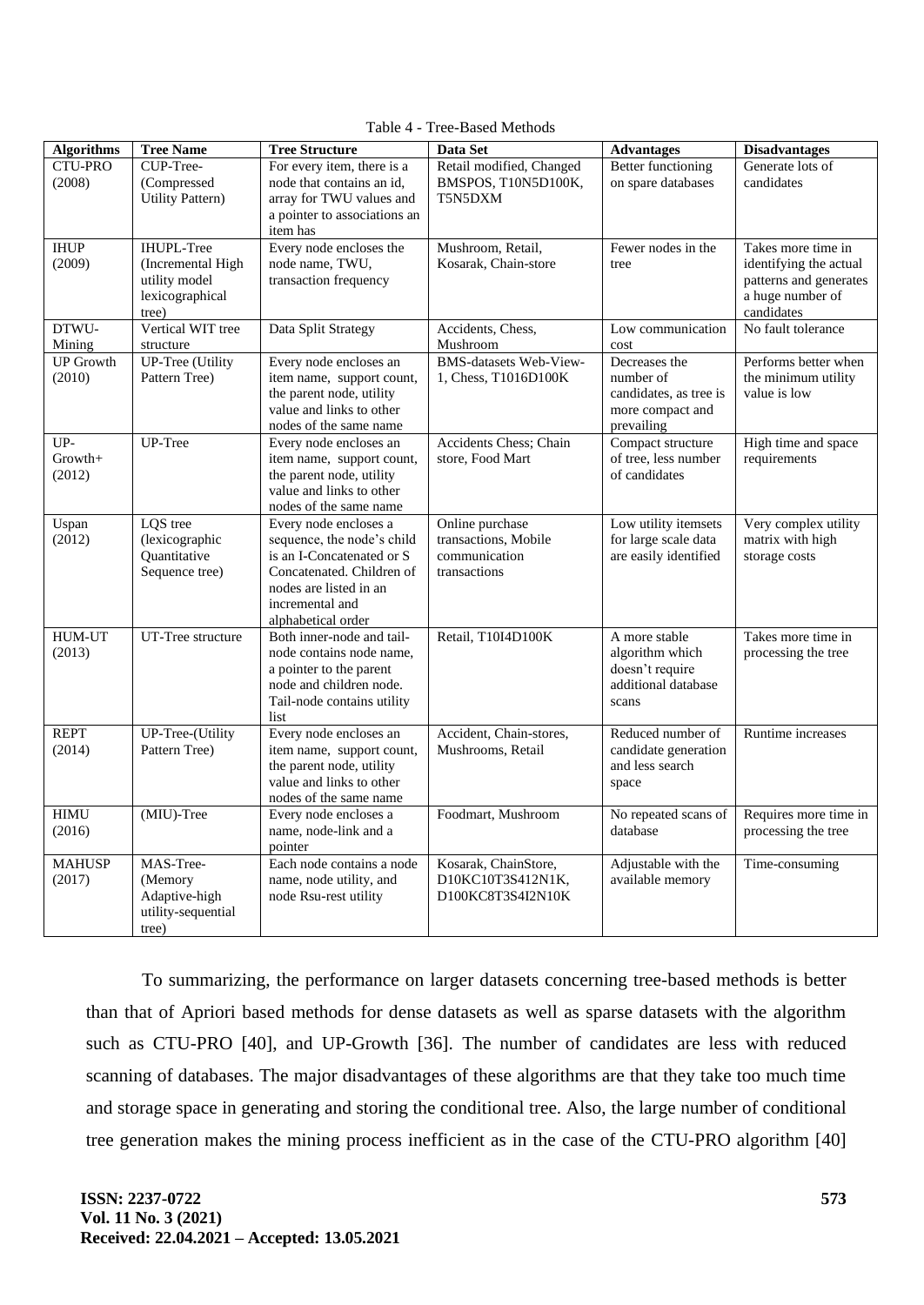and IHUP [8]. Memory requirements are high to check and maintain the conditional tree as in the UPgrowth algorithm [36]. The construction of the tree structure requires more time, for example, REPT [41], HIMU [42], HUM-UT [43], and MAHUSP [44].

#### **3) Projection-Based Methods**

To overawe the disadvantages of earlier algorithms, projection-based algorithms have been projected to enhance the mining procedure. CTU-PROL (2008), PHUS (2014), EFIM (2017), CHN (2018), SPHUI-Miner (2018), and EHNL (2019) are various such methods used for utility itemset mining as shown in table 5. The idea behind projection-based algorithms is to reuse the processed database as a smaller sub-database by mapping. Itemset or sub-sequence is grown for every mapping with sub-database [45]. In case of insufficient main memory, parallel projections are used for large datasets with disk storage. CTU-PROL [40] generates smaller datasets from the large dataset, which can be accommodated in the main memory. These smaller datasets are then used as parallel projections and mining is performed independently on them. CTU-PROL practices the TWU to clip the search space. Various projection-based algorithms are shown in Table 5.

| <b>Algorithms</b><br><b>Name</b> | <b>Specific</b><br><b>Methods</b> | <b>Datasets</b>                                                       | <b>Advantages</b>                                                                                | <b>Disadvantages</b>                                                    |
|----------------------------------|-----------------------------------|-----------------------------------------------------------------------|--------------------------------------------------------------------------------------------------|-------------------------------------------------------------------------|
| CTU-<br>PROL.(2008)              | Parallel<br>projection            | Modified Retails, Modified<br>BMSPOS, T10N5D100K,<br>T5N5DXM          | The actual utility of itemsets<br>is found without further<br>analysis of database.              | A huge number of<br>candidates and high<br>resources are required.      |
| PHUS.(2014)                      | Prefix-based<br>projection        | S8T6I4N4KD200K                                                        | Good output in both trimming<br>processes.                                                       | A huge number of<br>candidates.                                         |
| EFIM.(2017)                      | Projection<br>and merging         | Accident, Mushroom BMS,<br>Connect, Chess                             | Memory requirements are less<br>and complexity is linear in<br>accordance with the items.        | Time and memory<br>requirement is very high in<br>recursive projection. |
| CHN.(2018)                       | Projection<br>and merging         | Accidents, Chess, Mushroom,<br>Pumsb, BMSPOS, kosarak,<br>T40I10D100K | Enhanced performance for<br>dense and sparse datasets.                                           | Redundant candidates with<br>TWU.                                       |
| SPHUI.Miner<br>(2018)            | Projection<br>and merging         | Webdocs, Chess, Mushroom,<br>Foodmart, Chainstore,                    | Fast mining because of<br>reduced scanning time of<br>database.                                  | Less efficient for large<br>database.                                   |
| EHNL.(2019)                      | Projection<br>and merging         | Accidents, Chess, Mushroom,<br>T40I10D100K                            | Dataset mapping and<br>transactional consolidation<br>strategies lessen the scanning<br>charges. | Time-consuming with<br>mapping of every itemset.                        |

|  |  | Table 5 - Projection-Based Methods |
|--|--|------------------------------------|
|  |  |                                    |

The projection-based techniques do not require multiple scanning of the databases, which reduce overall cost of the algorithms such as CTU-PROL [40], EFIM [46], CHN calculations [47], and EHNL [31]. Pruning strategies are well developed for projection-based algorithms that increase the efficiency of the algorithms and the subsequence that is obtained for the upper limit of the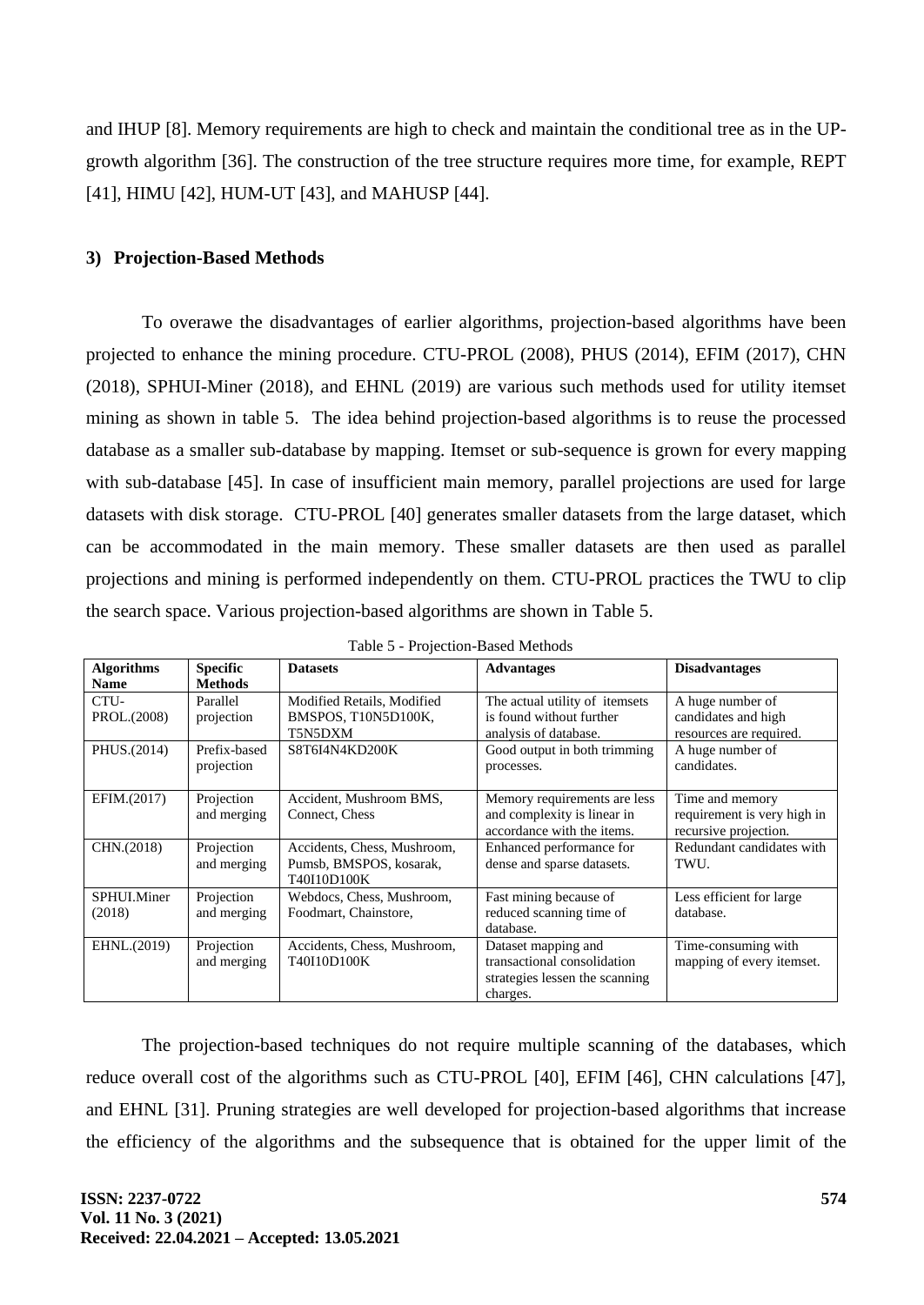sequence is having more accuracy. The major drawback of projection-methods is the generation of redundant candidates such as in CTU-PROL [40] calculations, PHUs [71], CHN [47], and EHNL [31].

#### **4) List-Based Methods**

The researchers have explored list-based methods after tree-based methods in HUPM. The steps for mining are 1) construction of utility list for each itemset by scanning the data; 2) filtering the database once again, to adjust the modifications in the utility list; 3) search space is reduced by deleting the itemset with a value less than minutil. A list-based method computes the utility of the itemset, maintains the information about used itemsets, and further reduces the search space and time. HUI-Miner (2012), HUI-list-INS-(2015), HUI-list-DEL-(2016), HUP-Miner-(2015), ULB-Miner- (2018), LHUI-Miner-(2019), FHN-(2016), HUOPM-(2017), IMHUP-(2017), MUHUI-(2017), and DMHUPS-(2019) are various type of UI mining methods shown in table 6, which fall into the categories of list-based methods. HUI-Miner uses a novel structure, utility-list to save the utility information related to the itemset and search space reduction. HUI-Miner finds HUIs form the builtin utility list by not generating the candidates and hence avoid any calculations. The list-structure, datasets, advantages, and their disadvantage are shown in Table 6.

The notion of remaining utility and utility list were first introduced in HUI-Miner [49] for the vertical representations of dataset. Numerous procedures use utility-list data structures along with HUI-list-INS [70] and HUI-list-DEL [51]. Utility list structure can reduce the memory resources by following the merging procedures as shown in ULB-Miner [52], IMHUP [53], HUP-Miner [28], and MUHUI [54]. By expanding list-based methods, the researchers presented another perception for utility mining, for example, HUOPM [57]. PHUI-Miner [37] extends the HUI-Miner for large datasets by implementing in parallel. This is a Spark-based algorithm and provides approximate results by using compression and sampling techniques. BigHUSP [64] is based on Uspan, which is another MapReduce based technique for big data and uses utility matrix representation of data. The method is effective for mining HUIs from large sets but the phases of Mapreduce are four. EFIM-par [65] has been proposed that extends the famous EFIM and is a parallel implementation based on the Spark framework. The algorithm is very efficient for large datasets and an improvement can be done by dividing the workload into a more effective manner. P-FHM+ [66] has been introduced with a desirable length of itemsets to be mined. This algorithm is a parallel implementation of FHM+. But this algorithm suffers from inefficient load distribution. Another Spark-based algorithm for large data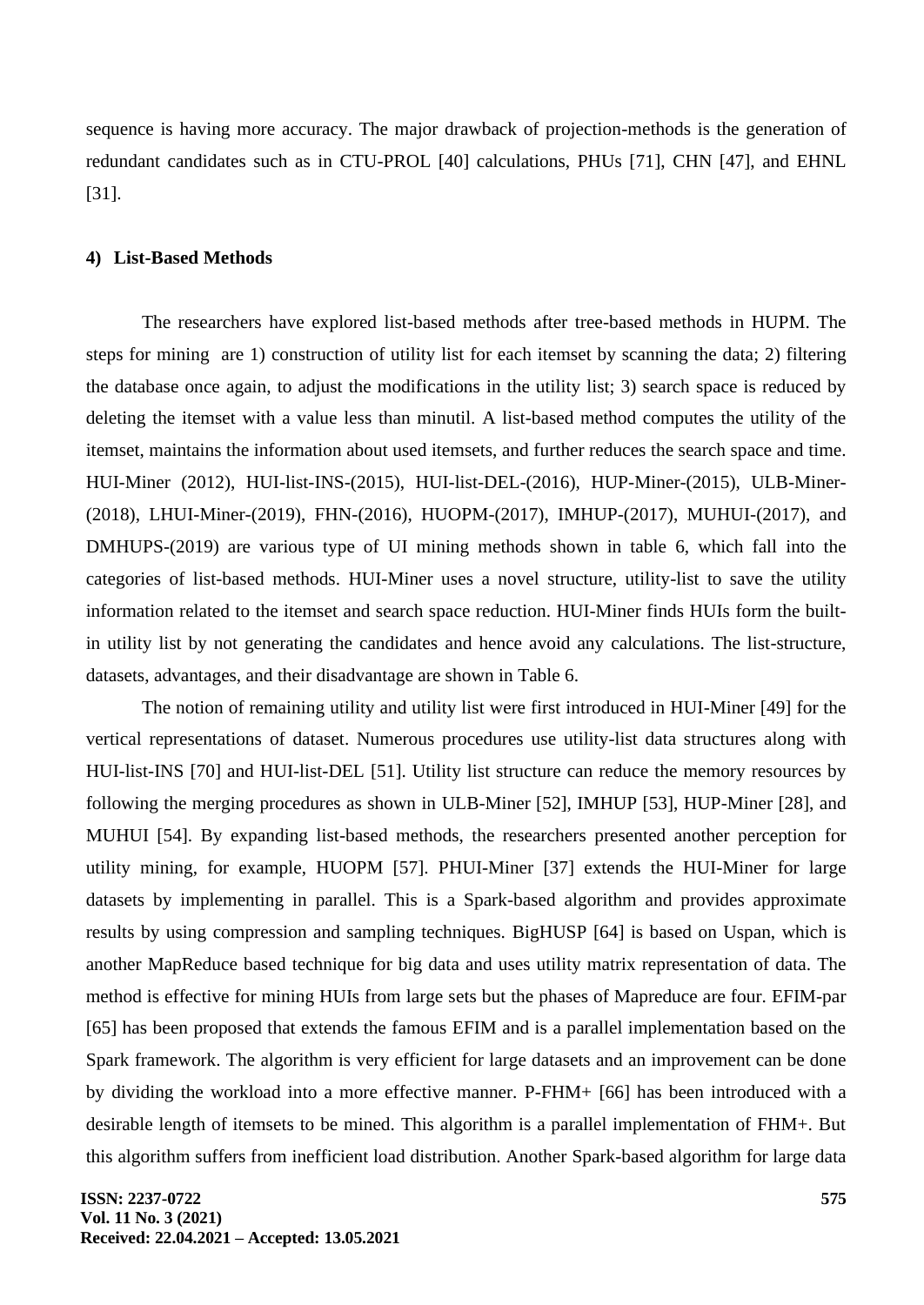sets is pEFIM [67] that uses multi-core processor-based architecture. But this algorithm uses lots of space due to threads. PHAUIM [68] is another list-based algorithm that is an extension to HAUIM for average utility itemsets. In brief, most of the list-based mining algorithms provide high-speed mining and better performance over dense and spare databases. The utility-list and other-list structures face the problem of a complicated construction process.

| <b>Algorithms</b>   | <b>List Name</b>          | <b>List Structure</b>         | <b>Datasets</b>                                            | <b>Advantages</b>                                     | <b>Disadvantages</b>                        |
|---------------------|---------------------------|-------------------------------|------------------------------------------------------------|-------------------------------------------------------|---------------------------------------------|
| HUI-Miner           | <b>Utility List</b>       | Each node                     | Chain, Chess, Kosarak, Accidents,                          | Residual and list utility of                          | Construction of list is                     |
| (2012)              |                           | contains tid, iutil           | Mushroom, Retail, T1014D100K,                              | data is introduced                                    | very time consuming.                        |
|                     |                           | and rutil                     | T40110D100K                                                |                                                       |                                             |
| HUI-list-INS        | <b>Utility List</b>       | Each node                     | Foodmart, Retail, Chess,                                   | Large number of patterns                              | Long runtime                                |
| (2015)              |                           | contains tid, iutil           | T1014D100K                                                 | are generated with low                                |                                             |
|                     |                           | and rutil                     |                                                            | memory consumption                                    |                                             |
| HUP-Miner<br>(2015) | Partition<br>Utility list | Each node<br>contains pk      | Chain, Retail, Mushroom, Chess,<br>T1014D100K, T2016D100K, | Connection time is<br>reduced                         | <b>High memory</b><br>requirements          |
|                     |                           | partition, Rup                | T40I10D100K, Kosarak                                       |                                                       |                                             |
|                     |                           | (Remaining                    |                                                            |                                                       |                                             |
|                     |                           | utility of                    |                                                            |                                                       |                                             |
|                     |                           | itemsets.                     |                                                            |                                                       |                                             |
| HUI-list-DEL        | <b>Utility List</b>       | Each node                     | Foodmart, Retail, Mushroom,                                | Suitable for real                                     | Long runtime.                               |
| (2016)              |                           | contains tid, iutil           | T1014D100K                                                 | applications as no                                    |                                             |
|                     |                           | and rutil                     |                                                            | multiple data scans                                   |                                             |
| FHN (2016)          | Positive and              | Each node                     | Mushroom, Accidents, BMS-POS,                              | Doesn't perform multiple                              | Performance degrades                        |
|                     | Negative                  | contains tid, til,            | T10I4D100K, Retail, Chess                                  | database scans and                                    | on sparse dataset                           |
|                     | Utility list              | nutil and rputil              |                                                            | generate candidates                                   |                                             |
| PHUI-Miner          | <b>Utility List</b>       | Vertical list                 | Efficient pruning of search space                          | Approximate Results                                   |                                             |
| (2016)              |                           |                               | because of use of the compression<br>and sampling methods  |                                                       |                                             |
| <b>BigHUSP</b>      | <b>Utility List</b>       | Vertical Utility              | Effective pruning strategeies, less                        | Multiple mapreduce                                    |                                             |
| (2016)              |                           | Matrix                        | intermediate candidates                                    | phases                                                |                                             |
| <b>HUOPM</b>        | <b>Utility</b>            | Each node                     | BMSPOS2, Chess, T10I4D100K,                                | Provides new research                                 | Filters valid itemsets                      |
| (2017)              | Occupation                | contains tid, uo,             | T40I10D100K, Retail, Mushroom                              | perspectives                                          | at times                                    |
|                     | list                      | and ruo                       |                                                            |                                                       |                                             |
| <b>IMHUP</b>        | Index utility             | Each node                     | Accidents, Chainstore, Chess,                              | Without generating any                                | Upper bound is not                          |
| (2017)              | list                      | contains iitem,               | Connect Retail, T10I4D100K,                                | candidate key, joining                                | tight enough.                               |
|                     |                           | iutil and iindex              | T10I4D200K                                                 | time is reduced between                               |                                             |
|                     |                           |                               |                                                            | utility lists                                         |                                             |
| <b>MUHUI</b>        | Probability               | Each node                     | Foodmart, Accident, Retail,                                | Provides scalability                                  | Poor Performance on                         |
| (2017)              | utility list              | contains tid,                 | T10I4D100K.                                                |                                                       | Dense dataset                               |
| EFIM-par            | <b>Utility List</b>       | prob, iu and ru<br>Data Split | Connect, Chess                                             | Based on EFIM, method                                 | Poor method of task                         |
| (2017)              |                           | strategy                      |                                                            | is very effective for                                 | distribution                                |
|                     |                           |                               |                                                            | generating the candidates                             |                                             |
| <b>ULB-Miner</b>    | Utility list              | Each node                     | Connect, Foodmart, kosarak,                                | Reduced utility lists and                             | Construction of utility                     |
| (2018)              | buffer                    | contains tid, iutil,          | Chainstore                                                 | small memory                                          | list is more                                |
|                     |                           | rutil and Sul                 |                                                            | consumption.                                          | complicated.                                |
| $P$ -FHM+           | <b>Utility List</b>       | Split data                    | Chess, Retail, Accidents                                   | Length constraints on                                 | Load distribution is                        |
| (2018)              |                           | strategy with                 |                                                            | HUIs is possible and                                  | inefficient                                 |
|                     |                           | vertical utiltiy list         |                                                            | mining of desired length                              |                                             |
|                     |                           |                               |                                                            | HUIs is done                                          |                                             |
| pEFIM (2018)        | Utility list              | Multi-core<br>processor-based | Foodmart, Connect, Retail                                  | Static Load balancing is<br>used for parallel working | More threads require<br>more memory as they |
|                     |                           | architecture                  |                                                            |                                                       | need their own private                      |
|                     |                           |                               |                                                            |                                                       | space                                       |
| <b>PHAUIM</b>       | Average                   | Average utility               | Accidents, Mushroom, Retail                                | Average utility is                                    | More runtime with                           |
| (2019)              | utility list              | list                          |                                                            | considered and search                                 | average utility                             |
|                     |                           |                               |                                                            | space splitting is efficient                          |                                             |
| LHUI-Minner         | <b>Local Utility</b>      | Each node                     | Mushroom, Retail, Kosarak, E-                              | Low utilization of                                    | Dynamically adjusting                       |
| (2019)              | List                      | contains jutil                | commerce                                                   | memory                                                | the parameters is                           |
|                     |                           | Periods, util                 |                                                            |                                                       | challenging                                 |
|                     |                           | Periods                       |                                                            |                                                       |                                             |

|  | Table 6 - List Based Algorithms |  |
|--|---------------------------------|--|
|  |                                 |  |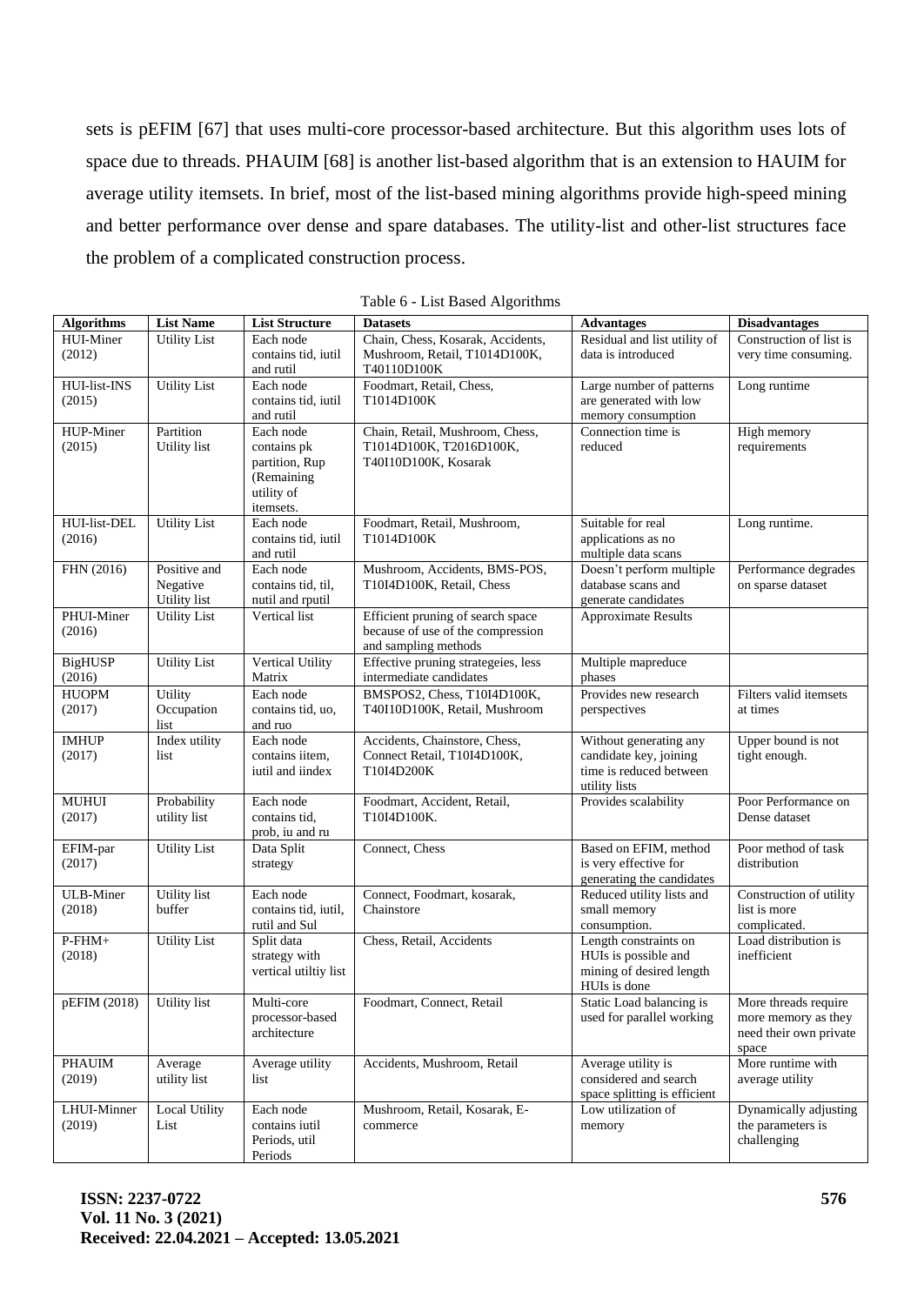## **B. Limitations of the Review**

The analysis in this paper is based on the understanding of authors for some of the selected articles from various standard databases such as Elsevier, ACM, and IEEE. It might be possible to miss out on some of the relevant articles due to various reasons such as

- Non-availability of the article.
- Source language other than English.
- Narrow search string.
- The article could not be included due to some exclusion criteria etc. These are some of the limitations of this study.

# **5. Conclusion and Future Scope**

Utility itemset mining is a significant chore for mining data. Various methods and procedures have been presented so far for this purpose. Algorithms related to UIM have been presented, which are based on the Apriori property, tree and list data structures and based on projection methods. A systematic review has been done for the structures, advantages, and disadvantages of the algorithms. Design of UIM algorithms for big data is a provocating task as the data is having huge volume, velocity and variety. Many redundant patterns are also there in this data. Based on the analysis, the research efforts can be directed in following directions:

- In candidate generation and processing, UIM consumes a lot of memory and execution time. Efforts to minimise these two factors for realistic implementation should be planned in the future.
- For UIM with big data, the most important research issue is scalability. Other issues are fast computations, security, and privacy.
- UIM is widely used for single data streams, there is a need of processing the multiple data streams in parallel for big data.

## **References**

M. K. Sohrabi and V. Ghods, Top-Down Vertical Itemset Mining, *in Proceedings: 6th International Conference of Graphic and Image Processing (ICGIP 2014)* 2014, pp. 94431V–94431V7.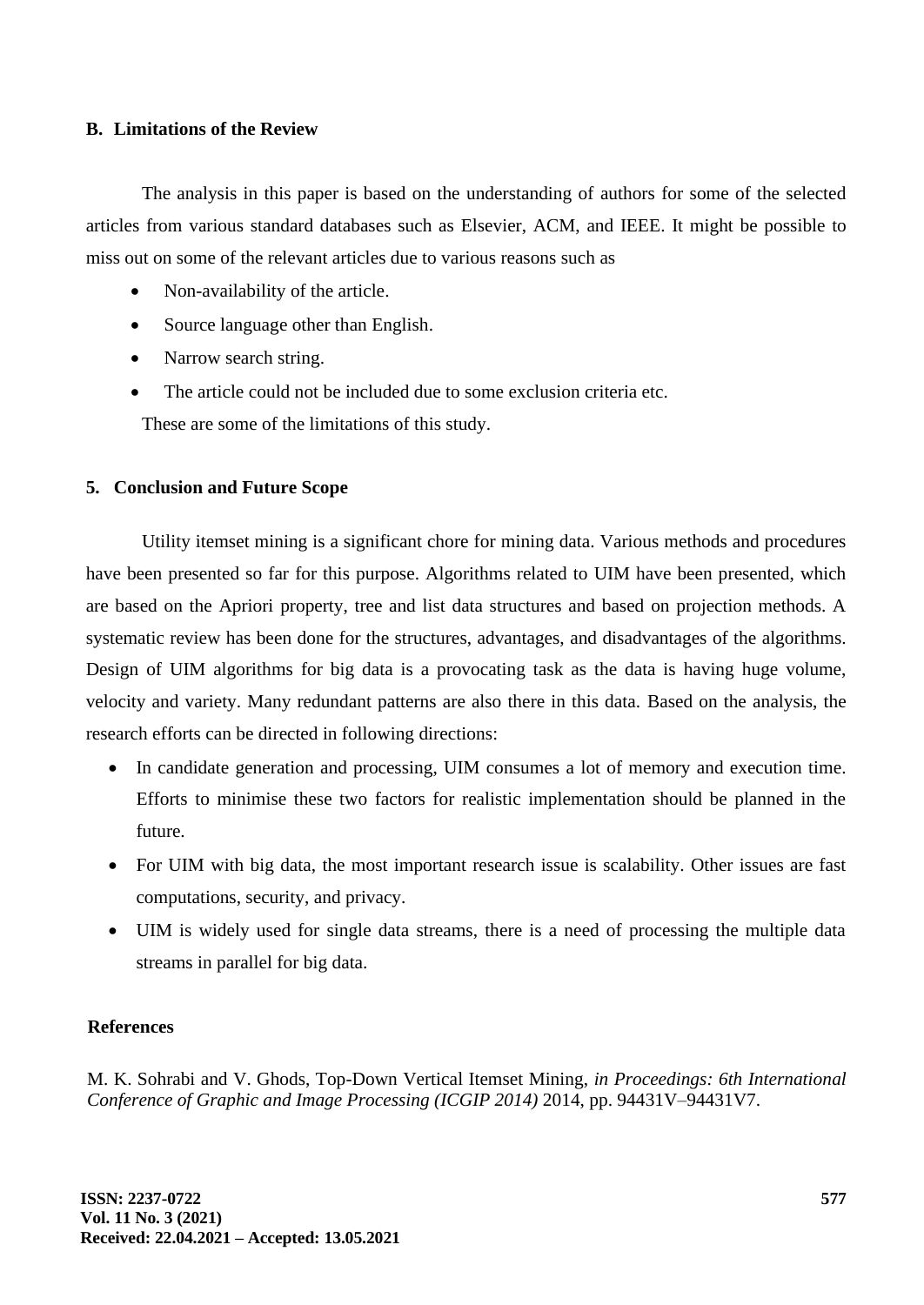H. Ryang, and Y. Until "Indexed List-Based High Utility Pattern Mining With Utility Upper-Bound Reduction And Pattern Combination Techniques", *Knowledge and Information Systems* 51, number 2, pp. 627-659, 2017, Available from: <https://doi.org/10.1007/s10115-016-0989-x>

J. C. W. Lin, Philippe Fournier-Viger, and Wensheng Gan. "FHN: An Efficient Algorithm For Mining High-Utility Itemsets With Negative Unit Profits", *Knowledge-Based Systems* 111, pp. 283-298, 2016. <https://doi.org/10.1016/j.knosys.2016.08.022>

B. Huynh, B. Vo, and V. Snasel, "An Efficient Parallel Method For Mining Frequent Closed Sequential Patterns", *IEEE Access* 5, pp. 17392–17402, 2017, <https://ieeexplore.ieee.org/document/8012369>

Y. Liu, W.-K. Liao and A. Choudhary, A Two-Phase Algorithm For Fast Discovery Of High Utility Itemsets, *In Pacific-Asia Conf. Advances in Knowledge Discovery and Data Mining,* 2015

A. Bai, S. Parag Deshpande, and Meera Dhabi. "Selective Database Projections Based Approach For Mining High-Utility Itemsets", IEEE Access 6, pp. 14389-14409, 2018, <https://ieeexplore.ieee.org/document/8246497>

R. Agrawal, T. Imieli and A. Swami, Mining Association Rules Between Sets Of Items In Large Databases, *in Proc. ACM SIGMOD International Conference on Management of Data*, Washington, D.C., USA, pp. 207–216, 1993

J. Han, J. Pei and Y. Yin, Mining Frequent Patterns Without Candidate Generation, *in Proc. ACM SIGMOD International Conference on Management of Data,* SIGMOD Record 29 (2000) 1–12

M. J. Zaki and K. Gouda, Fast Vertical Mining Using Diff Sets, *In Proc. 9th ACM SIGKDD International Conference on Knowledge Discovery and Data Mining* (Washington, D.C., USA,) pp. 326–335, 2003

Z. H. Deng and S. L. Lv, "Prepost+: An Efficient N-Lists-Based Algorithm For Mining Frequent Itemsets Via Children–Parent Equivalence Pruning", *Expert Systems with Applications* 42, 5424–5432, 2015, Available from: <https://doi.org/10.1016/j.eswa.2015.03.004>

Z. H. Deng and S. L. Lv, "Fast Mining Frequent Itemsets Using Nodesets", *Expert Systems with Applications 42*, 4505–4512, 2014, Available from: <https://doi.org/10.1016/j.eswa.2014.01.025>

Z. H. Deng, "Diffnodesets: An Efficient Structure For Fast Mining Frequent Itemsets", *Applied Soft Computing 41*, 214–223, 2016, Available from: <https://doi.org/10.1016/j.asoc.2016.01.010>

Dahiya, O., Solanki, K., Dalal, S., and Dhankhar. A., "Regression Testing: Analysis of its Techniques for Test Effectiveness", *International Journal Of Advanced Trends In Computer Science And Engineering,* volume 9, No. 1, pp. 737-744, 2020,

<http://www.warse.org/IJATCSE/static/pdf/file/ijatcse74842019.pdf>

M. K. Sohrabi and A. A. Barforoush, "Parallel Frequent Itemset Mining Using Systolic Arrays", *Knowledge-Based Systems,* 462–471, 2013,<https://doi.org/10.1016/j.knosys.2012.09.005>

M. K. Sohrabi, "A Gossip-Based Information Fusion Protocol For Distributed Frequent Itemset Mining", *Enterprise Information Systems* 12, 659–673, 2018, <https://doi.org/10.1080/17517575.2017.1405286>

M. K. Sohrabi and N. Taheri, "A Hadoop-Based Parallel Mining Of Frequent Itemsets Using N-Lists", *Journal of the Chinese Institute of Engineers* 41, 229–238, 2018, <https://doi.org/10.1080/02533839.2018.1454853>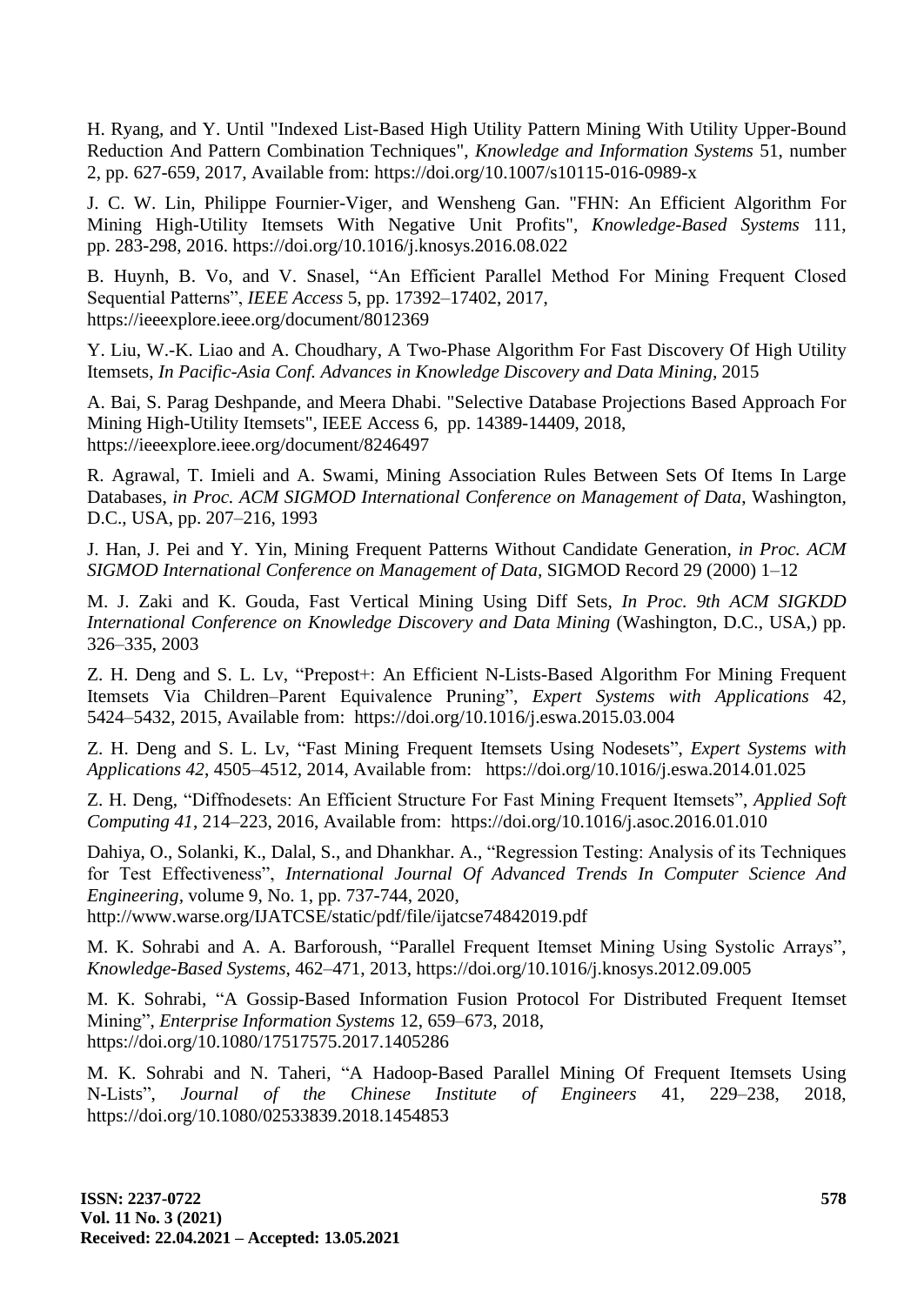A. Tran, T. Truong and B. Le, "Simultaneous Mining Of Frequent Closed Itemsets And Their Generators: Foundation And Algorithm", *Engineering Applications of Artificial Intelligence* 36, 64–80, 2018,<https://doi.org/10.1016/j.engappai.2014.07.004>

CF Ahmed, Syed Khairuzzaman Tanveer, Byeong-Soo Jeong, and Young-Koo Lee. "Efficient Tree Structures For High Utility Pattern Mining In Incremental Databases", *IEEE Transactions on Knowledge and Data Engineering* 21, number 12, 1708-1721, 2019, <https://ieeexplore.ieee.org/document/4782959>

D. Kim and U. Yun, ''Efficient mining of high utility pattern with considering of rarity and length,'' *International Journal of Speech Technology,* volume 45, no. 1, pp. 152–173, July 2016. <https://doi.org/10.1007/s10489-015-0750-2>

A. Y. Rodríguez-Gonz alez, F. Lezama, C. A. Iglesias-Alvarez, J. F. Martínez-Trinidad, J. A. Carrasco-Ochoa, and E. M. Cote, "Closed Frequent Similar Pattern Mining: Reducing The Number Of Frequent Similar Patterns Without Information Loss", *Expert Systems with Applications* 96, 271–283, 2018,<https://doi.org/10.1016/j.eswa.2017.12.018>

U. Yun and G. Lee, "Incremental Mining Of Weighted Maximal Frequent Itemsets From Dynamic Databases", *Expert Systems with Applications* 54, 304–327, 2016, <https://doi.org/10.1016/j.eswa.2016.01.049>

J. Sahoo, A. K. Das, and A. Goswami, "An Effective Association Rule Mining Scheme Using A New Generic Basis", *Knowledge and Information Systems* 43,127–156, 2015, <https://doi.org/10.1007/s10115-014-0732-4>

Z. Liu, L. Hu, C. Wu, Y. Ding, Q. Wen and J. Zhao, "A Novel Process-Based Association Rule Approach Through Maximal Frequent Itemsets For Big Data Processing", *Future Generation Computer Systems* 81, 414–424, 2014,<https://doi.org/10.1016/j.future.2017.08.017>

M. R. Karim, M. Cochez, O. D. Beyan, C. F. Ahmed and S. Decker, "Mining Maximal Frequent Patterns In Transactional Databases And Dynamic Data Streams: A Spark-Based Approach", *Information Sciences* 432, pp. 278–300, 2018,<https://doi.org/10.1016/j.ins.2017.11.064>

H. Fishy and M. H. N. Shahraki, "Incremental Mining Maximal Frequent Patterns From Univariate Uncertain Data", *Knowledge-Based Systems* 152, pp. 40–50, 2018, <https://doi.org/10.1016/j.knosys.2018.04.001>

M. K. Vanahalli and N. Patil, "An Efficient Parallel Row Enumerated Algorithm For Mining Frequent Colossal Closed Itemsets From High Dimensional Datasets", *Information Sciences,* 2018, <https://doi.org/10.1016/j.ins.2018.08.009>

M. K. Sohrabi and A. A. Barforoush, "Efficient Colossal Pattern Mining In High Dimensional Datasets", *Knowledge-Based Systems* 33, pp. 41–52, 2012, <https://doi.org/10.1016/j.jksuci.2020.04.008>

S. Krishnamoorthy, ''Pruning Strategies For Mining High Utility Itemsets,'' *Expert System and Applications,* volume 42, number 5, pp. 2371–2381, 2015, <https://doi.org/10.1016/j.eswa.2014.11.001>

Dhankhar, K. Solanki, A. Rathee and Ashish, "Predicting Student's Performance by using Classification Methods," *International Journal of advanced trends in computer science and engineering,* volume 8, number 4, 2019, DOI: 10.26438/ijcse/v6i7.4348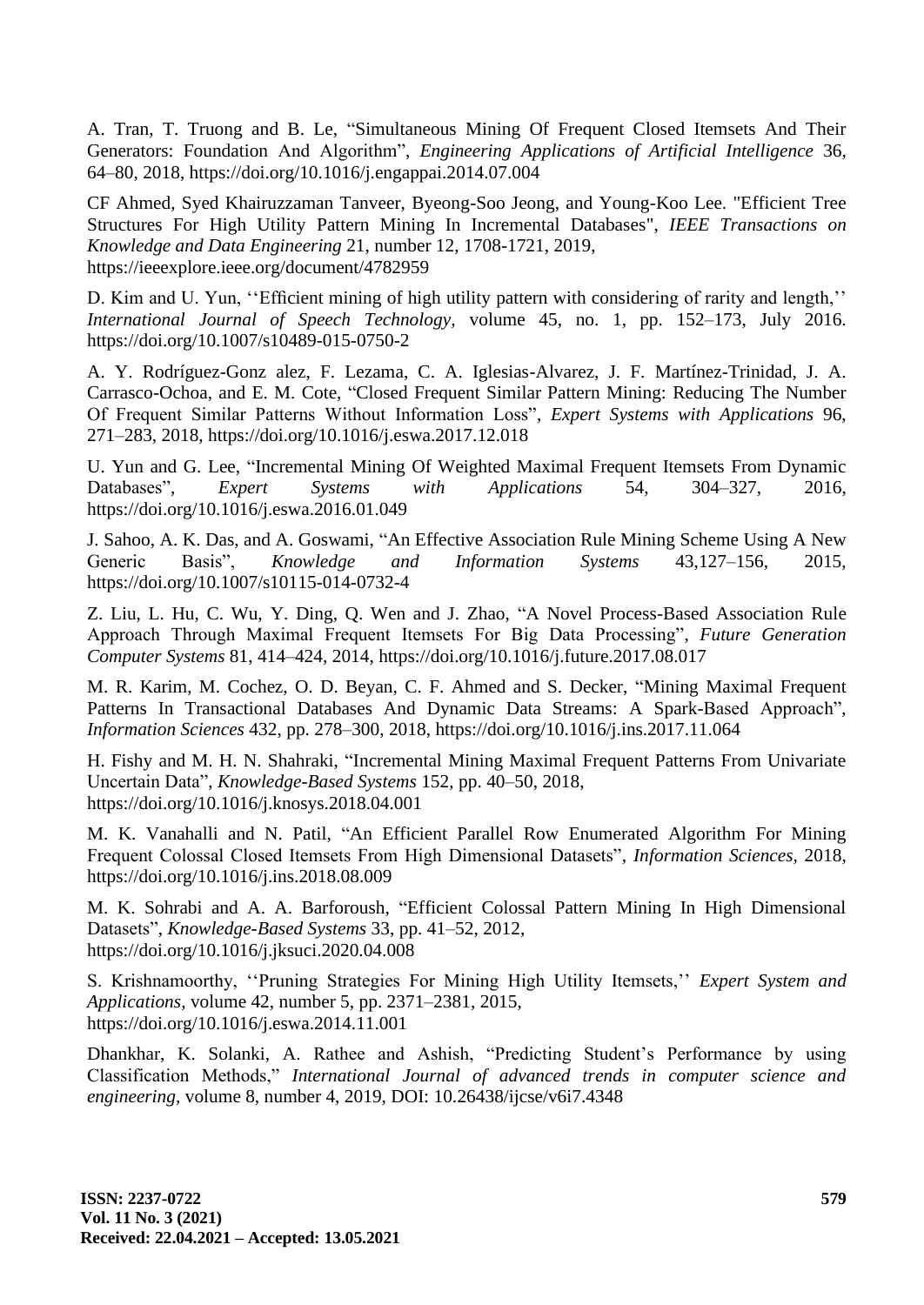Jaysawal, Bijay Prasad, and Jen-Wei Huang. "DMHUPS: Discovering Multiple High Utility Patterns Simultaneously." *Knowledge and Information Systems* 59, number 2, 337-359, 2019, <https://doi.org/10.1007/s10115-018-1207-9>

K. Singh, A. Kumar, S. S. Singh, H. K. Shakya, and B. Biswas, ''EHNL: An Efficient Algorithm For Mining High Utility Itemsets With Negative Utility Value And Length Constraints,'' *Information Science,* volume 484, pp. 44–70, 2019,<https://doi.org/10.1016/j.ins.2019.01.056>

T. Le and B. Vo, "An N-List-Based Algorithm For Mining Frequent Closed Patterns", *Expert Systems with Applications* 42, 6648–6657, 2015,<https://doi.org/10.1016/j.eswa.2015.04.048>

B. Vo, S. Pham, T. Le, and Z. H. Deng, "A Novel Approach For Mining Maximal Frequent Patterns", *Expert Systems with Applications* 73, 178–186, 2017, <https://doi.org/10.1016/j.eswa.2016.12.023>

C. W. Wu, P. Fournier-Viger, P. S. Yu, and V. S. Tseng, ''Efficient Mining of A Concise And Lossless Representation Of High Utility Itemsets,'' *In Proc. IEEE 11th International Conference on Data Mining,* pp. 824–833, 2011, https://ieeexplore.ieee.org/document/6137287

T. P. Hong, C. H. Lee, and S. L. Wang, ''An Incremental Mining Algorithm For High Average-Utility Itemsets,'' *In Proc. 10th Int. Symp. Pervez. Syst., Algorithms, Netw.,* pp. 421–425, 2010, <https://ieeexplore.ieee.org/document/5381569>

V. S. Tseng and C. W. Wu, UP-growth: An Efficient Algorithm For High Utility Itemset Mining, in Proceedings ACM SIGKDD *International Conference on Knowledge Discovery Data Mining*, Washington, DC, USA, pp. 253–262, 2010.

Chen Y., A. An, "Approximate Parallel High Utility Itemset Mining", *Big Data Research,* Volume 6, pp 26-42, 2016,<https://doi.org/10.1016/j.bdr.2016.07.001>

V. S. Tseng, B. E. Shie, C. W. Wu, and P. S. Yu, ''Efficient Algorithms For Mining High Utility Itemsets From Transactional Databases,'' *IEEE Transactions, Knowledge and Data Engineering.,* volume 25, number 8, pp. 1772–1786, Aug. 2013,<https://ieeexplore.ieee.org/document/6171188>

J. Yin, Z. Zhang, and L. Cao, USpan: An Efficient Algorithm For Mining High Utility Sequential Patterns, in Proc. 18th ACM SIGKDD *International Conference on Knowledge and Discovery Data Mining*, pp. 660–668, 2012.

A. Erwin, R. P. Gopalan, and N. R. Achuthan, Efficient Mining Of High Utility Itemsets From Large Datasets, In Proc. 12th Pacific–*Asia Conference Advanced Knowledge Discovery and Data Mining*, pp. 554–561, 2008

H. Ryang and U. Yun, ''Top-k High Utility Pattern Mining With Effective Threshold Raising Strategies,'' *Knowledge-Based Systems,* volume 76, pp. 109–126, 2015, <https://doi.org/10.1016/j.knosys.2014.12.010>

W. Gan, J. C. W. Lin, P. Fournier-Viger, and H.-C. Chao, ''More Efficient Algorithms For Mining High-Utility Itemsets With Multiple Minimum Utility Thresholds,'' *in Database and Expert Systems Applications (Lecture Notes in Computer Science),* volume 9827, pp. 71–87, 2016, [https://doi.org/10.1007/978-3-319-44403-1\\_5](https://doi.org/10.1007/978-3-319-44403-1_5)

L. Feng, L. Wang, and B. Jin, ''UT-tree: Efficient Mining Of High Utility Itemsets From Data Streams,'' *Intell. Data Anal.,* volume 17, number 4, pp. 585–602, 2013, <https://dl.acm.org/doi/10.5555/2595577.2595580>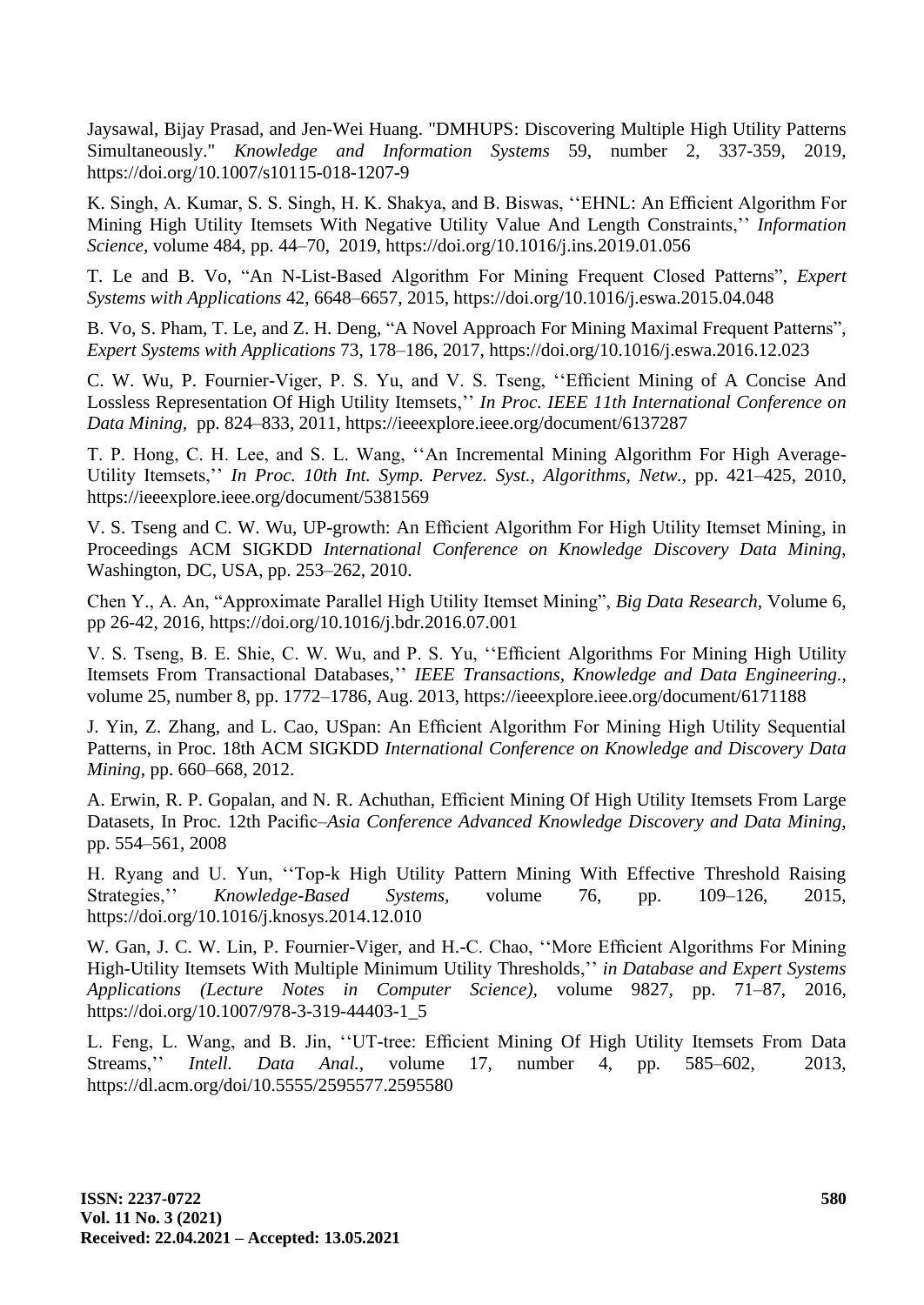M. Zihayat, Y. Chen, and A. An, ''Memory-Adaptive High Utility Sequential Pattern Mining Over Data Streams,'' *Machine Learning,* volume 106, number 6, pp. 799–836, 2017, <https://doi.org/10.1007/s10994-016-5617-1>

W. S. Gan, J. C. W. Lin, and Fournier-Viger, ''A Survey of Utility-Oriented Pattern Mining,'' *J. of Latex Class Files,* volume 6, number 1, 2018,<https://ieeexplore.ieee.org/document/8845637>

S. Zida, P. Fournier-Viger, J. C.-W. Lin, C.-W. Wu, and V. S. Tseng, EFIM: A Highly Efficient Algorithm For High-Utility Itemset Mining, *in Proceeding International Conference on Artificial Intelligence,* pp. 530–546, 2015

K. Singh, S. S. Singh, A. Kumar, H. K. Shakya, and B. Biswas, ''CHN: An Efficient Algorithm For Mining Closed High Utility Itemsets With Negative Utility,'' *IEEE Transactions Knowledge Data Engineering.,* 2018,<https://ieeexplore.ieee.org/document/8540872>

Sandeep Dalal, Vandna Dahiya, "A Novel Technique - Absolute High Utility Itemset Mining (AHUIM) Algorithm for Big Data", *International Journal of Advanced Trends in Computer Science and Engineering (IJATCSE),* volume 9, Issue 5, pp 7451-7460, 2020, <http://www.warse.org/IJATCSE/static/pdf/file/ijatcse78952020.pdf>

M. Liu and J. Qu, Mining High Utility Itemsets Without Candidate Generation, in Proc.21<sup>st</sup> ACM *International Conference on Information and Knowledge Management* (CIKM), HI, USA, pp. 55–64, 2012.

Vandna Dahiya, Sandeep Dalal, "Big Data Mining: Current Status and Future Prospects", *International Journal of Advance Science and Technology,* volume 29, number. 3, pp. 4659-4670, 2020, *<http://sersc.org/journals/index.php/IJAST/article/view/5681>*

J. C. W. Lin, W. Gan, and T.-P. Hong, ''A Fast Maintenance Algorithm Of The Discovered High-Utility Itemsets With Transaction Deletion,'' *Intelligent Data Analysis,* volume 20, number 4, pp. 891–913, 2016,<http://doi.org.10.3233/IDA-160837>

Q.-H. Duong, P. Fournier-Viger, H. Ramampiaro, K. Nørvåg, and T.-L. Dam, ''Efficient High Utility Itemset Mining Using Buffered Utility Lists,'' *International Journal of Speech Technology,*  volume 48, number 7, pp. 1859–1877, 2018,<http://doi.org/10.1007/s10489-017-1057-2>

J. C. W. Lin, W. Gan, P. Fournier-Viger, T. P. Hong, and V. S. Tseng, ''Efficient Algorithms For Mining High- Utility Itemsets In Uncertain Databases,'' *Knowledge Based Systems,* vol. 96, pp. 171–187, 2016,<https://doi.org/10.1016/j.knosys.2015.12.019>

J. C. W. Lin, W. Gan, P. Fournier-Viger, T. P. Hong, and V. S. Tseng, ''Efficiently Mining Uncertain High-Utility Itemsets,'' *Soft Computing,* volume 21, number 11, pp. 2801–2820, 2017, <https://doi.org/10.1007/s00500-016-2159-1>

V. S. Tseng, B. E. Shie, C. W. Wu, and P. S. Yu, ''Efficient Algorithms For Mining High Utility Itemsets From Transactional Databases,'' *IEEE Transactions Knowledge and Data Engineering,* volume 25, number 8, pp. 1772–1786, 2013,<https://ieeexplore.ieee.org/document/6171188>

P. Fournier-Viger, Y. Zhang, J. Chun-Wei Lin, H. Fujita, and Y. S. Koh, ''Mining Local And Peak High Utility Itemsets,'' *Information Science,* volume 481, pp. 344–367, 2019, <https://doi.org/10.1016/j.ins.2018.12.070>

W. Gan, J. C. W. Lin, P. Fournier-Viger, H.-C. Chao, and P. S. Yu, ''HUOPM: High-Utility Occupancy Pattern Mining,'' *IEEE Transactions Cybernetworking,* volume 50, number 3, pp. 1195–1208, 2020,<https://ieeexplore.ieee.org/document/8645787>